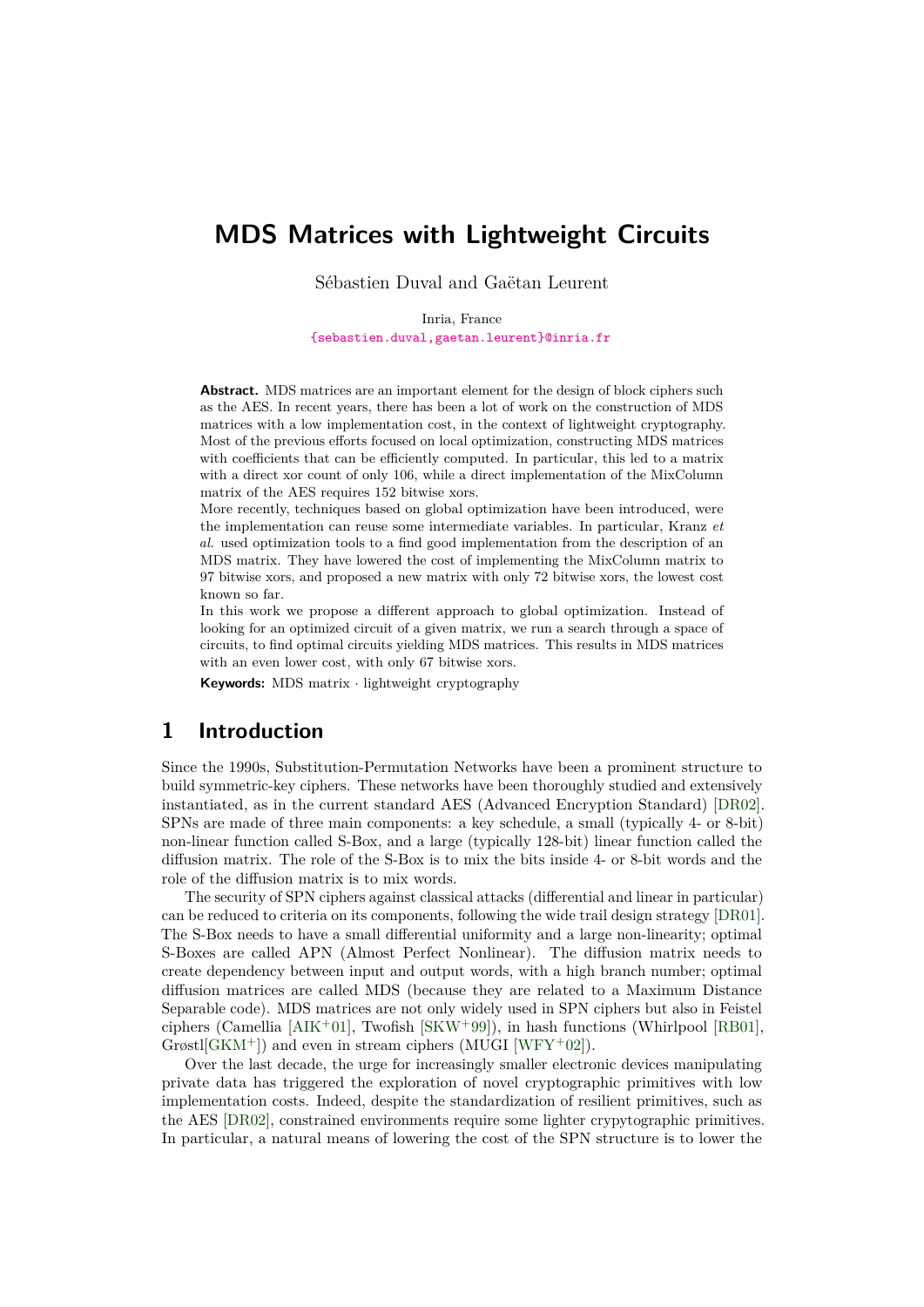cost of its main components: the S-Box and the diffusion matrix. Considerable effort has been dedicated to finding such light components, for S-Boxes in [\[UDI](#page-23-1)<sup>+</sup>11, [LW14,](#page-22-2) [CDL16\]](#page-21-3) and for diffusion matrices in [\[SDMS12,](#page-22-3) [WWW13,](#page-23-2) [AF13,](#page-20-1) [SKOP15,](#page-22-4) [BKL16,](#page-20-2) [LS16,](#page-22-5) [LW16,](#page-22-6) [SS16\]](#page-23-3). Such improvements of the building blocks allowed for some new cipher proposals (such as Noekeon [\[DPVAR00\]](#page-21-4), Present  $[BKL^+07]$  $[BKL^+07]$ , HIGHT  $[HSH^+06]$  $[HSH^+06]$ , KATAN [\[CDK09\]](#page-21-6), LED [\[GPPR11\]](#page-21-7), LBlock [\[WZ11\]](#page-23-4), Twine [\[SMMK13\]](#page-22-7), Prince [\[BCG](#page-20-4)<sup>+</sup>12], Fantomas [\[GLSV15\]](#page-21-8), Skinny  $[BJK^+16]$  $[BJK^+16]$  and many others), which are candidates to achieve security in constrained environments.

In this article, we consider the problem of building lightweight linear layers for SPN ciphers. More precisely we look for new MDS matrices allowing a very efficient implementation; these matrices can be used in future cipher designs to reduce the implementation cost. We focus on hardware implementation, and assume that the full MDS matrix will be implemented so that it can be computed in a single cycle.

**Our contributions.** While there has been a number of works on the topic already [\[SKOP15,](#page-22-4) [BKL16,](#page-20-2) [LS16,](#page-22-5) [LW16,](#page-22-6) [SS16\]](#page-23-3), most of them focus on the coefficients of the matrix, looking for MDS matrices with many coefficients that are easy to evaluate (such as 1 or 2). The underlying assumption is that, for each line of the matrix, a circuit will evaluate all the coefficients and add them together, resulting in a minimal cost of  $k \times (k-1)$ XORs on words for a  $k \times k$  matrix.

This assumption was recently challenged by Kranz *et al.* [\[KLSW17\]](#page-22-8). They applied off-the-shelf optimization tools to classes of previously proposed MDS matrices, and the global optimization performed by the tools gave a very significant improvement compared to previous local optimization. In particular, these circuits are much smaller than the  $k \times (k-1)$  XORs on words that was considered a minimum in previous works.

In this work we take a different approach to find MDS matrices with a globally optimized implementation. Instead of optimizing a given MDS matrix, we run a search through a set of circuits, ordered by hardware cost, until we find a circuit corresponding to an MDS matrix. The circuit can reuse some intermediate values, which leads to global optimization reducing the number of gates required. Because the circuit for a full 32-bit linear layer is quite large, we consider a class of circuits that can be represented at the word level, using XORs and fixed linear mappings. The computational cost of the exploration is still high (in particular, in terms of memory usage), but with some optimization we can reach MDS matrices of sizes  $3 \times 3$  and  $4 \times 4$  over any word size. By construction, these matrices are optimal in the class of matrices considered, and they improve significantly over previous results, as seen in Table [1.](#page-2-0)

Our work combines ideas coming from different lines of research. The idea of exploring implementations until a suitable cryptographic component is found was notably applied to S-Boxes by Ullrich *et al.* in [\[UDI](#page-23-1)<sup>+</sup>11] and to linear functions for instance in  $[ADK^+14]$  $[ADK^+14]$ , while the class of matrices we consider is inspired by previous works on recursive MDS matrices [\[SDMS12,](#page-22-3) [WWW13,](#page-23-2) [AF13\]](#page-20-1).

**Organization of the paper.** We begin with preliminaries in Section [2,](#page-1-0) to define MDS matrices and cost metrics, and review previous works. In Section [3](#page-7-0) we discuss the AES MixColumn matrix, and compare the effect of local and global optimization. We then explain our search algorithm in Section [4](#page-9-0) and present results in Section [5.](#page-13-0) Finally, we discuss concrete instantiation of our results in Section [6.](#page-17-0)

## <span id="page-1-0"></span>**2 Preliminaries**

In this work we focus on the linear layer used in SPN ciphers. We consider that the linear layer operates on *k* words of *n* bits; the state is an element of  $(\mathbb{F}_2^n)^k$ , but we can also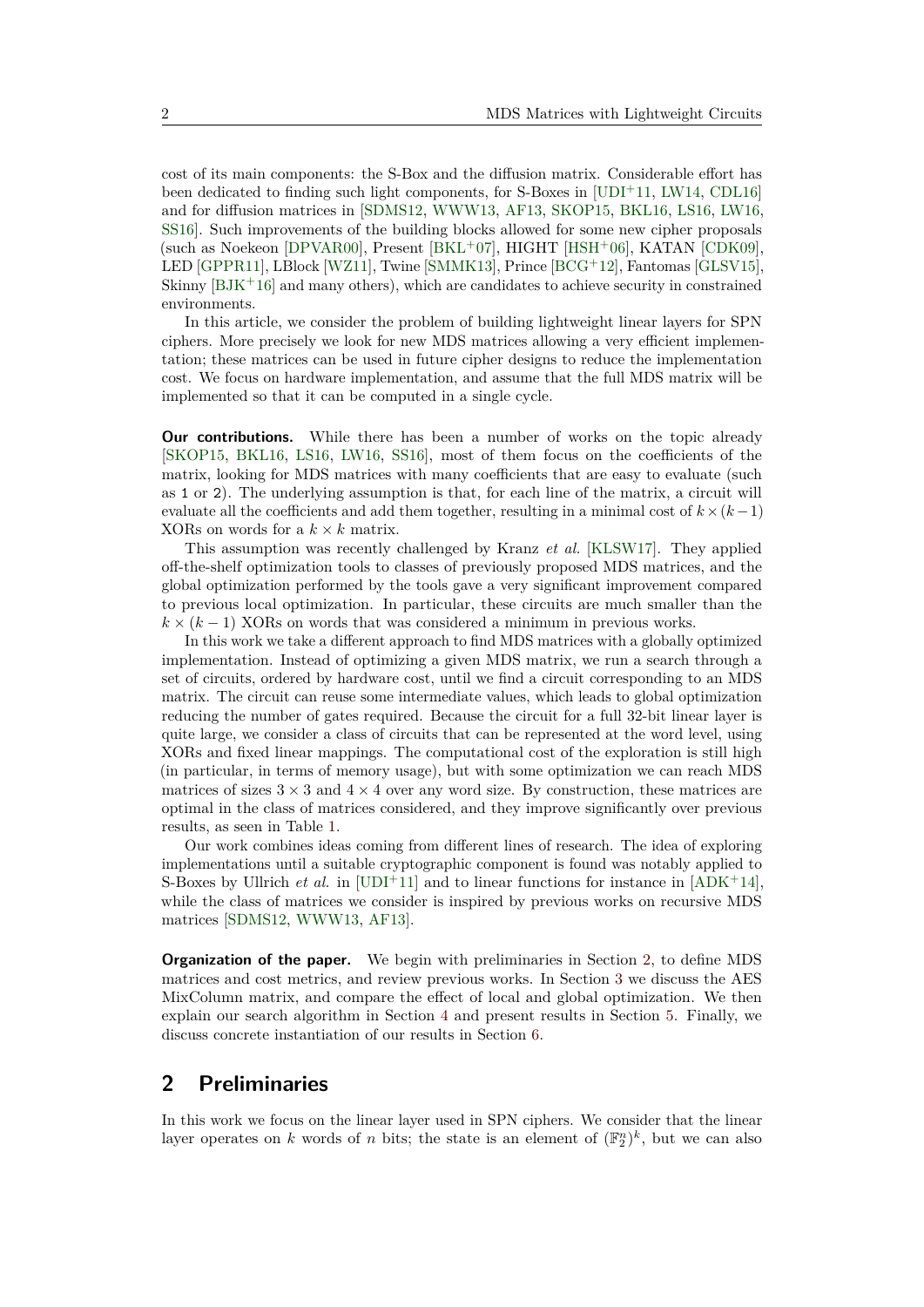<span id="page-2-0"></span>

|                       |                                  |                                        |     | $\cos t$        |                      |                                                               |
|-----------------------|----------------------------------|----------------------------------------|-----|-----------------|----------------------|---------------------------------------------------------------|
| Size                  | Ring                             | Matrix                                 |     |                 | Naive Best Depth Ref |                                                               |
| $M_4(\mathbb{F}_2^8)$ | $GF(2^8)$                        | $M_{\rm AES}$                          | 152 | 97 —            | 3                    | KLSW17                                                        |
|                       | $\mathbb{F}_2[\alpha]$           | $M_{\rm AES}$                          | 136 | 100             | 3                    | Section 3                                                     |
|                       | $GL(8,\mathbb{F}_2)$             | Circulant                              | 106 |                 |                      | $ {\rm LW16} $                                                |
|                       | $GL(8,\mathbb{F}_2)$             | Subfield                               |     | 72              | 6                    | [KLSW17]                                                      |
|                       | $\mathbb{F}_2[\alpha]$           |                                        | 161 | 67 —            |                      | 6 Fig. 7 with $\alpha = A_8$ or $A_8^{-1}$                    |
|                       | $\mathbb{F}_2[\alpha]$           | $M^{8,3}_{4,6}$<br>$M^{8,3}_{4,5}$     | 202 | 68 —            | 5 <sub>5</sub>       | Fig. 9 with $\alpha, \beta, \gamma = A_8, A_8^{-1}, A_8^{-2}$ |
|                       | $\mathbb{F}_2[\alpha]$           | $M_{4,4}^{\tilde{8},4}\ M_{4,3}^{9,5}$ | 198 | 70              | 4                    | Fig. 12 with $\alpha = A_8$                                   |
|                       | $\mathbb{F}_2[\alpha]$           |                                        | 154 | 77              | 3 <sup>1</sup>       | Fig. 15 with $\alpha = A_8$ or $A_8^{-1}$                     |
|                       | $M_4(\mathbb{F}_2^4)$ GF $(2^4)$ | $M_{4,n,4}$                            | 58  | 58              | 3 <sup>1</sup>       | [JPST17]                                                      |
|                       | $GF(2^4)$                        | Toeplitz                               | 58  | 58              | 3 <sup>1</sup>       | [SS16]                                                        |
|                       | $GF(2^4)$                        | Hadamard                               |     | 36 —            | 6                    | [KLSW17]                                                      |
|                       | $\mathbb{F}_2[\alpha]$           | $M_{4,6}^{8,3}$                        | 89  | 35              | 6                    | Fig. 7 with $\alpha = A_4$ or $A_4^{-1}$                      |
|                       | $\mathbb{F}_2[\alpha]$           | $M_{4.5}^{8,3-1}$                      | 114 | 36              | 5 <sub>5</sub>       | Fig. 9 with $\alpha, \beta, \gamma = A_4, A_4^{-1}, A_4^{-2}$ |
|                       | $\mathbb{F}_2[\alpha]$           | $\vec{M}^{8,4}_{4,4}$                  | 110 | 38 <sup>°</sup> | 4                    | Fig. 12 with $\alpha = A_4$                                   |
|                       | $\mathbb{F}_2[\alpha]$           |                                        | 82  | 41              | 3                    | Fig. 15 with $\alpha = A_4$ or $A_4^{-1}$                     |

**Table 1:** Comparison of the lightest MDS matrices (*A*<sup>4</sup> is the companion matrix of  $X^4 + X + 1$ ,  $A_8$  is the companion matrix of  $X^8 + X^2 + 1 = (X^4 + X + 1)^2$ .

consider it as a vector of  $nk$  bits in  $\mathbb{F}_2^{nk}$ . Similarly, the linear layer can be represented by a square  $nk \times nk$  binary matrix — *i.e.* an element of  $M_{nk}(\mathbb{F}_2)$  — or by a square  $k \times k$ matrix whose coefficients are linear mappings over  $\mathbb{F}_2^n$  — *i.e.* an element of  $M_k(M_n(\mathbb{F}_2)).$ 

#### **2.1 Branch number and MDS matrices**

For a given *k*-word state  $x \in (\mathbb{F}_2^n)^k$  we define its weight  $w(x)$  as the number of non-zero words. Following [\[DR01\]](#page-21-1), the differential branch number and linear branch number of a linear mapping  $L \in M_k(M_n(\mathbb{F}_2))$  are defined as:

$$
\mathcal{B}_d(L) = \min_{x \neq 0} \{ w(x) + w(L(x)) \} \qquad \qquad \mathcal{B}_l(L) = \min_{x \neq 0} \{ w(x) + w(L^{\top}(x)) \},
$$

where  $L<sup>⊤</sup>$  is the linear mapping whose binary matrix representation is the transposed of that of *L*.

These notions are important in the context of linear and differential cryptanalysis: the number of non-zero elements in a state difference, or in a linear mask, corresponds to the number of active S-Boxes; and the differential (resp. linear) branch number corresponds to the minimum number of active S-Boxes in two consecutive rounds of an SPN cipher for differential (resp. linear) cryptanalysis. In particular the branch number is at most  $k + 1$ , and the differential branch number is maximal if and only if the linear branch number is maximal.

Since linear mappings with maximum branch number can be built from MDS codes (Maximum Distance Separable), the matrix of a linear mapping with maximum branch number is called an MDS matrix. In particular, as MDS codes are defined over a field, we usually consider linear mappings over the field  $GF(2<sup>n</sup>)$ , *i.e.* the coefficients of the matrix are multiplications by an element of the field, rather than arbitrary linear mappings in  $M_n(\mathbb{F}_2)$ . In this case, an efficient characterization is that a matrix in  $M_k(\mathrm{GF}(2^n))$  is MDS if and only if all the minors (determinants of square submatrices) are non-zero.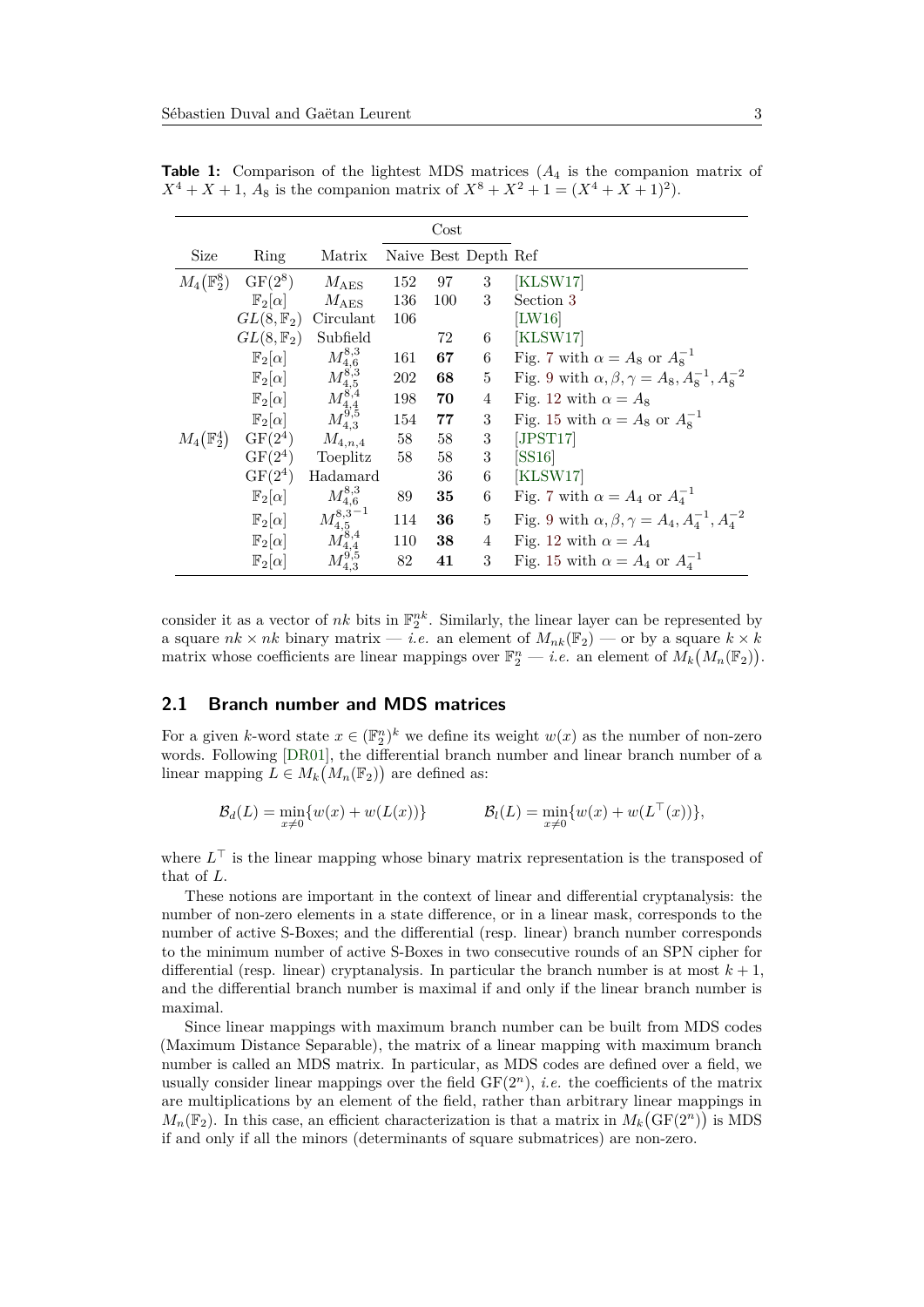A similar characterization is also valid over a commutative ring: a linear mapping has maximal branch number as long as all the minors are invertible [\[AF13\]](#page-20-1). When the elements of the matrix are arbitrary linear mappings in  $M_n(\mathbb{F}_2)$ , we have to compute the determinants of the square submatrices as binary matrices, rather than as matrices over  $M_n(\mathbb{F}_2)$ ; again the mapping has maximum branch number if and only if all the determinants are non-zero.

#### **2.2 Lightweight MDS matrices**

Since the linear layer of a cipher represents a significant part of the implementation cost, much effort has been made to reduce the implementation cost of MDS matrices. There are two main approaches towards lightweight MDS matrices. On the one hand, one can start from a given MDS matrix (for instance, the matrix used by the AES MixColumn operation) and lower its cost by finding a better implementation. On the other hand one can look for new matrices that allow a good implementation by design. The first approach is used to optimize the implementation of a standardized cipher, while the second can lead to new ciphers with better implementation properties.

In this paper we mostly focus on the cost of a hardware implementation, estimated as the number of bitwise xor gates necessary to implement the linear mapping. We also focus on hardware implementations where the full MDS matrix is implemented (*i.e.* the datapath of the implementation is larger than the size of the MDS matrix). This is usually the case for implementations targeting a good ratio between the size and the speed of the implementation.

#### **2.2.1 Previous works.**

MDS matrices have a long history in cryptography, and there have been a number of articles devoted to finding efficient MDS matrices. In particular, a common theme is to find MDS matrices with many coefficients that can be computed efficiently (such as 1, 2, or 4).

**Recursive MDS matrices.** An important idea to reduce the implementation footprint of MDS matrices was introduced by Guo, Peyrin and Poschmann in the lightweight hash function PHOTON [\[GPP11\]](#page-21-9), and later used in the lightweight block cipher LED [\[GPPR11\]](#page-21-7). They proposed to design an MDS matrix *M* that can be written as  $M = A^k$  for some efficiently implementable matrix *A* (and some integer *k*). This allows to trade some implementation speed against implementation size: instead of implementing directly *M*, one can implement the lighter matrix *A*, and iterate it over *k* clock cycles.

This idea was later revisited to further reduce the cost of the implementation of *A*. In particular, a series of works [\[SDMS12,](#page-22-3) [WWW13,](#page-23-2) [AF13\]](#page-20-1) introduce the notion of a formal MDS matrix, where the coefficients are written as an abstract expression of an undefined linear function  $\alpha$ . This allows to derive a set of conditions on  $\alpha$  such that the matrix is MDS, and to select an  $\alpha$  with very low implementation cost (typically a single bitwise xor). In particular, this generalizes the MDS notion from matrices over a field to general linear mappings.

**Optimizing coefficients.** In the context where the full MDS matrix will be implemented, several works looked for efficient MDS matrices in some special classes of matrices, such as circulant, Hadamard, or Toeplitz matrices [\[SKOP15,](#page-22-4) [LS16,](#page-22-5) [SS16\]](#page-23-3), using coefficients that can be efficiently computed. In particular, some of these results consider involutory matrices, that are equal to their inverse.

Moreover, the idea of moving away from finite field operations to more general linear operations has also been applied [\[BKL16,](#page-20-2) [LW16\]](#page-22-6), and leads to the lightest reported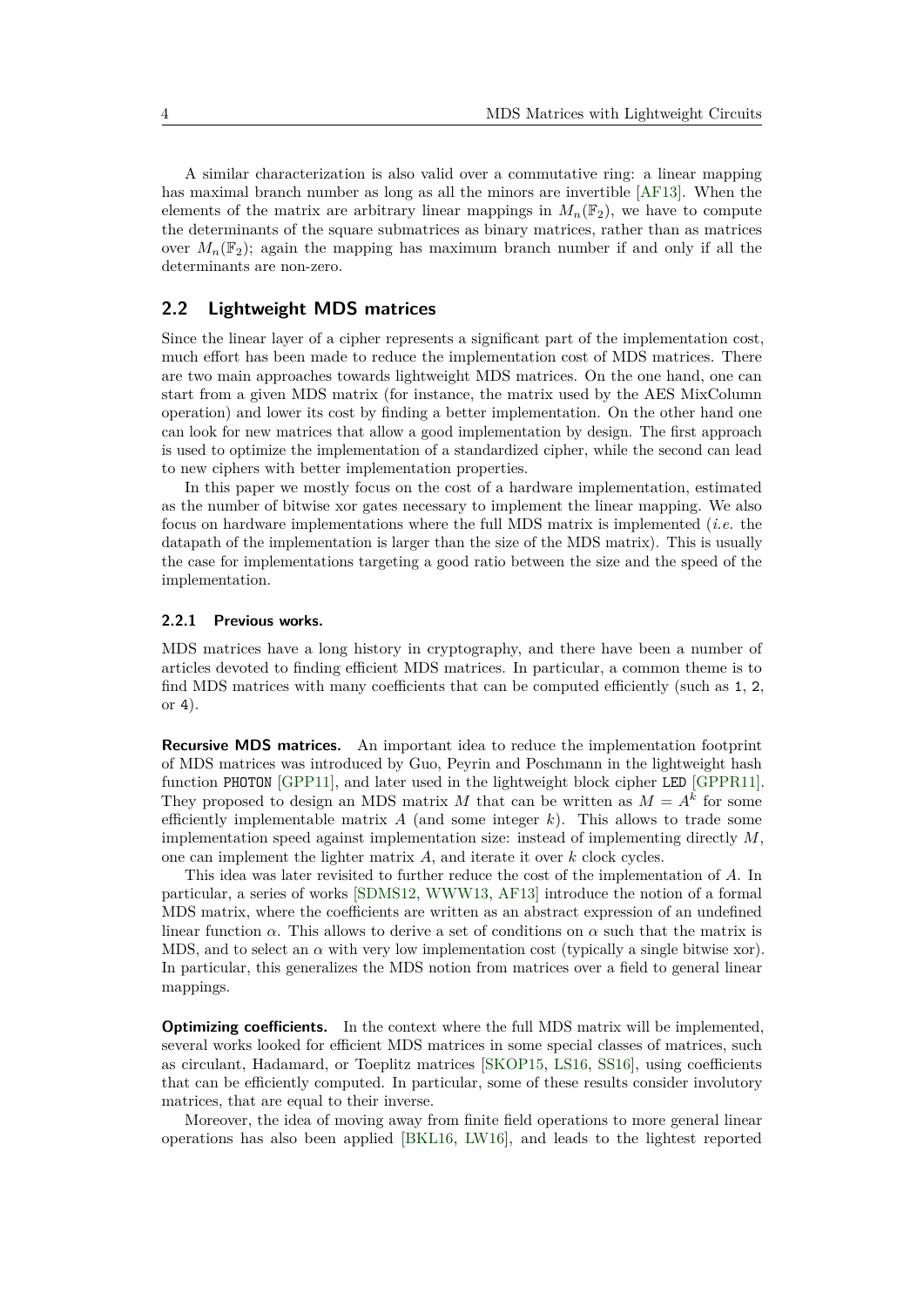MDS matrix in  $M_4(M_8(\mathbb{F}_2))$  at the time, with 106 bitwise xors [\[LW16\]](#page-22-6). In particular, the techniques of Li and Wang can be used when the coefficients in the matrix do not commute.

**Search of lightweight implementations.** In the design of PRIDE [\[ADK](#page-20-6)<sup>+</sup>14], the authors used a search over small hardware implementations using operations on bits to find an efficient matrix on 16 bits with branch number 4 (not MDS).

**Optimizing the implementation with automatic tools.** Another approach is to use tools to automatically find lightweight implementations of a linear function. This kind of tools was first used for the implementation of cryptographic functions in [\[BMP13\]](#page-20-7), where the authors used linear straight line programs to globally optimize the implementation of a predefined linear function. In this paper, the authors show that finding the optimal implementation for a given linear function is NP-hard, and they develop heuristics to optimize an implementation using linear operations at the bit level which allows cancellations (of variables in  $\mathbb{F}_2$ ).

There had been early attempts to use synthesis tools to optimize existing MDS matrices (in particular, the AES MixColumn matrix [\[SMTM01,](#page-23-5) [ZWZZ16\]](#page-23-6)), but a large step was made very recently by Kranz, Leander, Stoffelen and Wiemer [\[KLSW17\]](#page-22-8). They applied straight line programs optimization tools to the AES MixColumn matrix, and to a number of known MDS matrices, and obtained significantly improved implementations. In particular, they reduced the cost of the AES MixColumn matrix from 103 to 97 bitwise xors, and found an MDS matrix that can be implemented with 67 bitwise xors while the best previous result required 106 bitwise xors.

**Our approach.** Our work starts from the same observation as the work of [\[KLSW17\]](#page-22-8), and was done independently. We observe that most of the previous works consider the cost of an MDS matrix as the sum of the costs of evaluating each coefficient on the one hand, and the cost of  $k \times (k-1)$  XORs on *n*-bit words on the other hand. While this is a valid upper bound on the cost, a globally optimized implementation can be significantly cheaper, because common intermediate values can be computed once and reused.

In [\[KLSW17\]](#page-22-8), the authors used automatic tools to optimize previously proposed MDS matrices. On the other hand, we aim to design a better MDS matrix while looking for a globally optimized implementation. Therefore, our goal will be to find a strategy to build new MDS matrices with a globally optimized implementation. As can be seen in Table [1,](#page-2-0) we very significantly improved previous results using local optimizations, but we also obtain better results than [\[KLSW17\]](#page-22-8).

In some way, our work can be seen as finding good linear straight line programs, however we limit the number of simultaneously available variables and only use operations on words rather than on bits (alternatively, we could say that we find straight line programs on a ring using additions in the ring and multiplications by constants). We note that our straight line programs also use cancellations.

Contrarily to previous works on searches of small implementations such as  $[ADK^+14]$  $[ADK^+14]$ , we focus on a word-wise level rather than on bits, without fixing the word size.

#### **2.2.2 Metrics used.**

In order to estimate the hardware cost of a linear operation, we count the number of bitwise xors used in an implementation. In general, an implementation can be described as a sequence of operations  $x_i \leftarrow x_{a_i} \oplus x_{b_i}$  with  $a_i, b_i \lt i$ , where  $x_1, \ldots x_{n \times k}$  is the input, and the output is some subset of the  $x_i$ 's. This corresponds to a linear straight line program. Ideally, we would like to compute the minimum cost of any implementation, but this is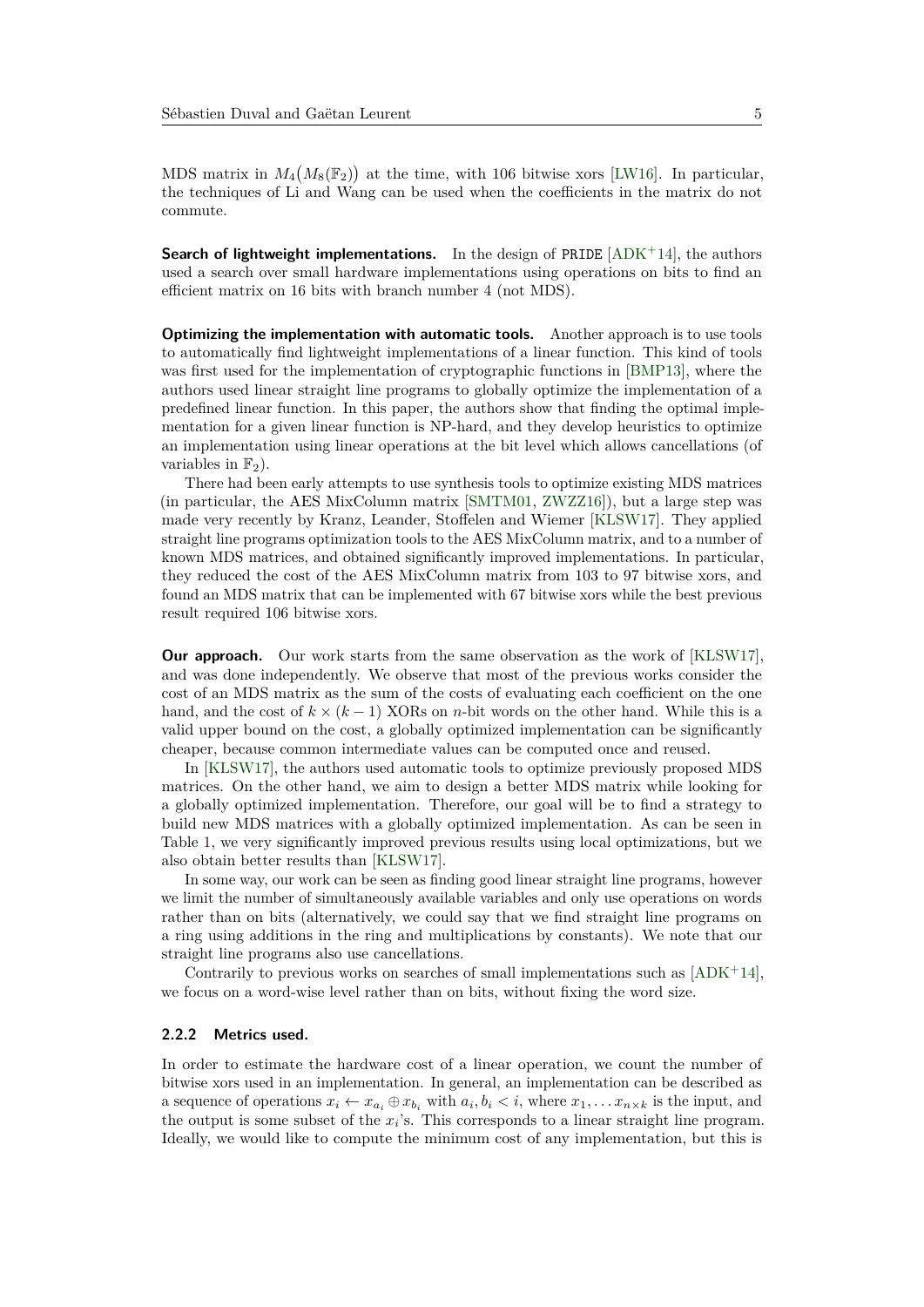not always achievable in practice, and more practical metrics evaluate the number of xors in a more restricted class of implementations.

**Direct xor count.** A direct xor count was introduced by Sim, Khoo, Oggier and Peyrin in [\[SKOP15\]](#page-22-4). It corresponds to counting the number of gates used in a naive implementation of the linear mapping. When considering the binary matrix representing the linear mapping in  $M_{nk}(\mathbb{F}_2)$ , each line gives a formula to compute one output bit, and if there are t non-zero bits in a line, this formula is computed with  $t-1$  xor gates. Therefore, the direct xor count is defined as the number of 1 bits in the binary matrix, minus  $k \times n$ .

The above metric was used in many works on lightweight MDS matrices, such as [\[SKOP15,](#page-22-4) [LS16,](#page-22-5) [LW16,](#page-22-6) [SS16\]](#page-23-3). Interestingly, with this metric, the cost of an MDS matrix is equal to the cost of the evaluation of each coefficient plus the cost of  $k \times (k-1)$ XORs on *n*-bit words

**Sequential xor count.** A better approximation of the optimal implementation cost is the sequential xor count defined in [\[JPST17\]](#page-22-9), and used to optimize the field multiplications used in an MDS matrix [\[BKL16,](#page-20-2) [JPST17\]](#page-22-9). The sequential xor count is the number of bitwise xors in a sequential program limited to in-place operations without extra registers.<sup>[1](#page-5-0)</sup> This can be significantly lower than the direct xor count, but the restriction to in-place operations is still a strong one.

In the context of MDS matrices, this metric has been used to optimize the cost of field multiplications, but due to the computational cost it has not been used to optimize full MDS matrices (In [\[JPST17\]](#page-22-9), the cost is still computed as the cost of each coefficient, plus the cost of the *n*-bit word XORs).

**Global optimization.** More recently, heuristic tools to find good straight line programs have been used to find good implementations of a given MDS matrix [\[KLSW17\]](#page-22-8). This leads to much better results than the previous implementation with only local optimization.

In our work we consider a slightly restricted class of implementations. We decompose the evaluation of an MDS matrix as a sequence of simple steps: word-wise xors and simple linear operations generalizing multiplication by a field element. We will also use some extra registers, to allow the reuse of intermediate values. We then perform an exhaustive search in this class of implementations, looking for an MDS matrix. As we will see, this class contains implementations of MDS matrices much lighter than those previously used.

**Metric comparison.** In order to compare some of these metrics, we consider two MDS matrices in  $M_3(\mathbb{F}_4)$  in Table [2.](#page-6-0) The first matrix is optimal for the direct xor count and for any metric that considers the coefficients independently, with a cost of  $3 + 4 \times 3$ , while the second matrix is one of the matrices discovered by our tool,  $M_{3,4}^{5,1}$ , that can be implemented efficiently as shown in Figure [3.](#page-27-0) For each matrix, we evaluate the direct xor count (corresponding to a naive implementation), the sequential xor count given by the LIGHTER tool [\[JPST17\]](#page-22-9) (since the size is small, we can compute the sequential xor count of the full matrix, rather than just the field multiplications), and the cost of the naive optimization after processing by synthesis tools Yosys and ABC. For the second matrix, we evaluate the implementation found by our tool, and we try to further optimize it with synthesis tools Yosys and ABC.

We can see several important results in the table. First, performing global optimization of the matrix, rather than optimization of the coefficients only, has a huge impact, reducing the xor count from 21 or 15 to 10. In particular, the best implementations we found require fewer bitwise xors than the 6 XORs on 2-bit words that are considered a fixed cost in many

<span id="page-5-0"></span><sup>&</sup>lt;sup>1</sup>When we mention registers, we use the term in the software sense: a register is used to keep track of some intermediate computation. In our hardware implementations this just corresponds to a wire.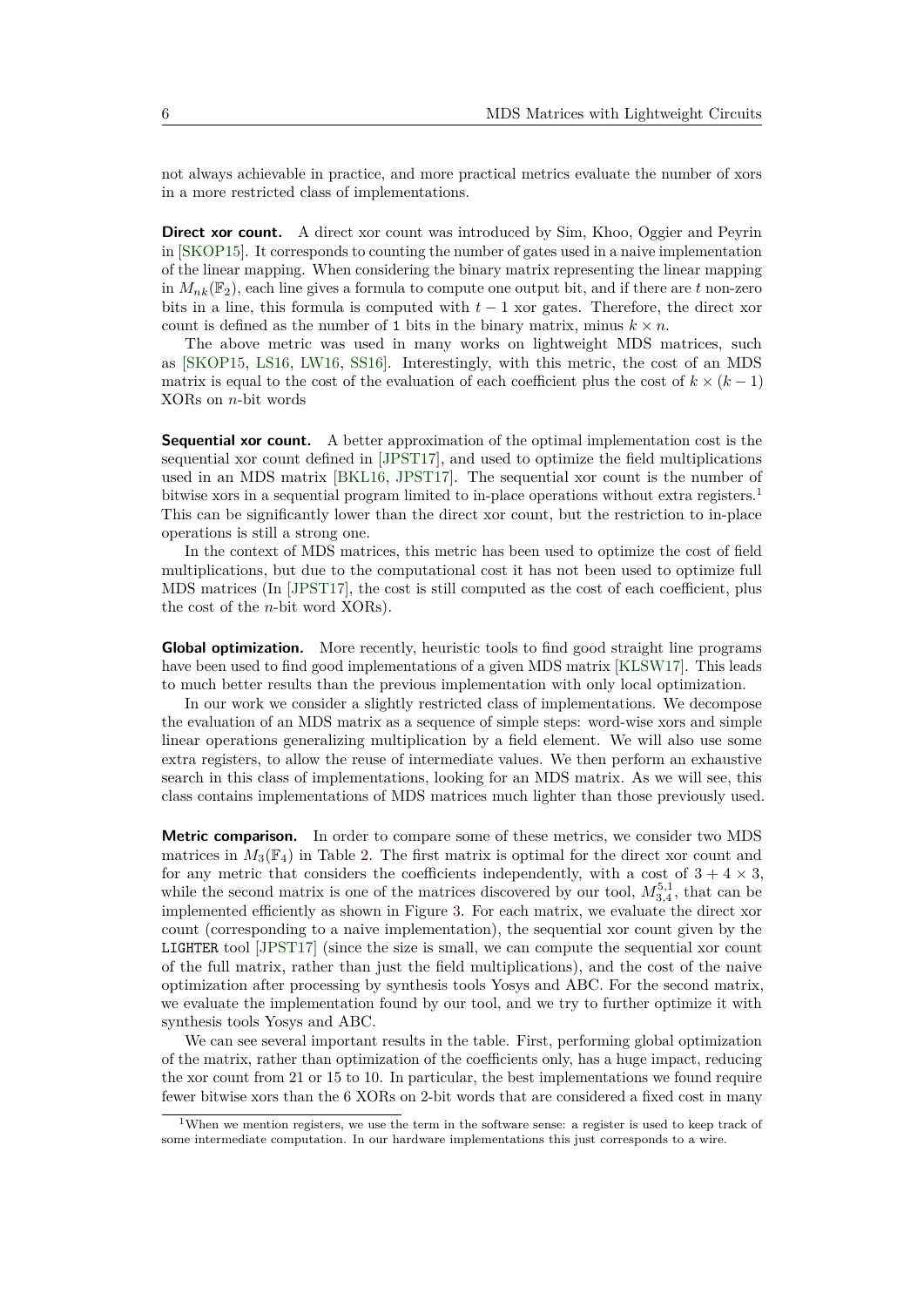<span id="page-6-0"></span>

| Matrix                                                    |                                                                                                                                                                                                                                                                 | Xor count |             |         |      |              |  |
|-----------------------------------------------------------|-----------------------------------------------------------------------------------------------------------------------------------------------------------------------------------------------------------------------------------------------------------------|-----------|-------------|---------|------|--------------|--|
| GF(4)                                                     | $\mathbb{F}_2$                                                                                                                                                                                                                                                  | Naive     | Naive+Yosys | LIGHTER | Ours | $Ours+Yosys$ |  |
| 2 1 1 <br>121<br>$\mathbf{1}$<br>1 2                      | $\overline{0}$ 1<br>0 <sub>1</sub><br>1 0<br>  1<br>$1\quad1$<br>0 <sub>1</sub><br>$\begin{array}{ccc} 0 & 1 \end{array}$<br>$\Omega$<br>0<br>0 <sub>1</sub><br>11101<br> 0 <br>0 <sub>1</sub><br>1 <sub>0</sub><br>$\mathbf{1}$<br>$\circ$<br>$\mathbf 0$<br>1 | 15        | 12          | 10      |      |              |  |
| $\begin{bmatrix} 3 & 2 & 2 \end{bmatrix}$<br>2 3 2<br>223 | 11<br>$\begin{array}{ccc} \circ & 1 \end{array}$<br>$\begin{array}{cc} 0 & 1 \end{array}$<br>10<br>$\mathbf{1}$<br>0 <sub>1</sub><br>lo 1<br>$\mathbf{1}$<br>1 <sub>0</sub><br>$1\quad1$<br>0 <sub>1</sub><br>0<br>$\mathbf{1}$<br>$\circ$<br>1<br>1            | 21        | 14          | 11      | 11   | 10           |  |

**Table 2:** Comparison of metrics. Results shown as "+Yosys" have been optimized with synthesis tool Yosys (using ABC as a subroutine).

previous works. We also see that using additional registers can be helpful: the second matrix has an optimum cost of 11 without extra registers, but there is an implementation with only 10 xors using extra registers. Finally, we note that our new constructions are similar to previous MDS matrices in this small scale comparison, but the advantage of our approach is that it can be scaled up to matrices of size 4 over 8-bit words, while LIGHTER can only optimize linear layers with up to 8 inputs.

**Limitations.** Unfortunately, counting the number of xor gates of a circuit is not necessarily a good estimation of the true hardware cost of an implementation, for several reasons. First, the hardware design tools try to optimize the circuit. In particular, all the metrics considered are an overestimation of the minimal number of bitwise xors, and the relative cost of two circuits can change if further optimizations are found (as a concrete example, a naive implementation of the AES MDS matrix requires 152 bitwise xors, but synthesis tools Yosys and ABC can reduce it to 115 bitwise xors). Secondly, hardware circuits can use other gates than two-input xors. In particular, modern FPGA have relatively large LUT (look-up tables), so that a multi-input xor gate is not much more expensive than a two-input one. Again, this can change the relative cost of two circuits, but we expect this effect to be rather limited in the case of ASIC synthesis (where a three-input xor gate is almost twice as big as a two-input xor gate). Finally, another important criterion is the depth of the circuit. It impacts the propagation delay of signals, which defines the maximum frequency at which a circuit can be run, and strongly impacts performances (in particular, the throughput per area). This will be addressed in our work by proposing several MDS matrices reaching various trade-offs between the xor count and the depth of the implementation.

In general, our constructions offer a significant gain over previous proposals, and we expect to see real gains in concrete implementations, despite the limitations discussed above. We will use the number of xor gates as an evaluation metric in this paper because it has been widely used in previous work on lightweight MDS matrices, and it is hard to define a better estimation generically. We leave a more accurate comparison with real hardware implementations of various matrices to future work.

#### **2.3 Notations**

We denote the size of the MDS matrix as *k*, and the size of the words as *n* (*e.g.* the matrix of the AES MixColumn corresponds to  $k = 4$  and  $n = 8$ ). We use "XOR" to denote the addition of *n*-bit words, and "bitwise xor" to denote a single xor gate. In particular, the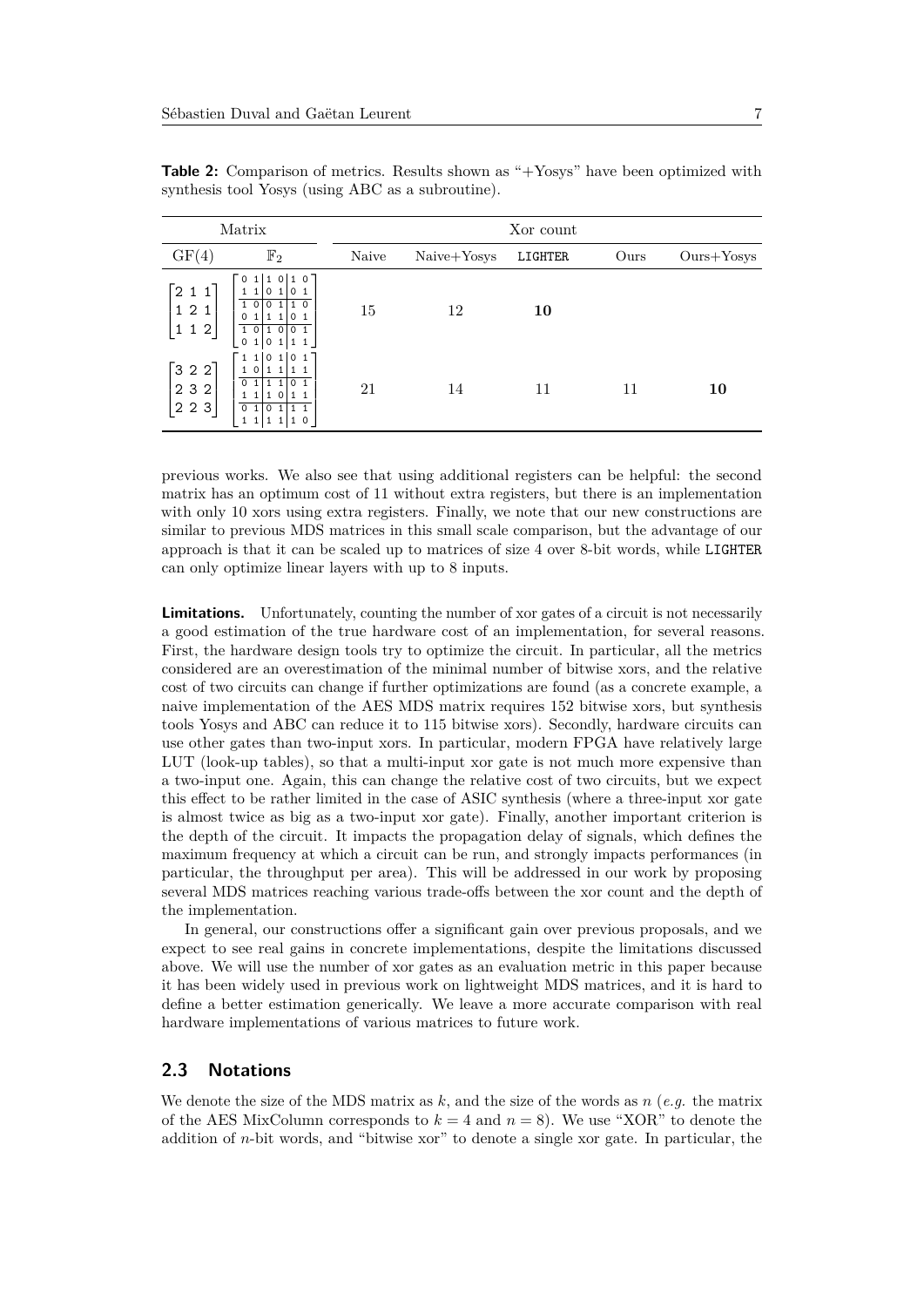implementation of an XOR operation requires *n* bitwise xors.

Instead of considering MDS matrices over a field (*i.e.* each coefficient is a multiplication by a field element), we consider a more general class of matrices where each coefficient corresponds to a linear operation in  $M_n(\mathbb{F}_2)$ . For technical reasons, and following previous works [\[SDMS12,](#page-22-3) [WWW13,](#page-23-2) [AF13\]](#page-20-1), we restrict the coefficients to powers of a single linear operation (in particular, this ensures that the coefficients commute). Therefore, the coefficients can be written as polynomials in  $\mathbb{F}_2[\alpha]$ , where the unknown  $\alpha$  represents an undefined linear operation.

Our search of MDS matrices has two steps: we first look for a formal MDS matrix *M* with coefficients in  $\mathbb{F}_2[\alpha]$  (as explained in Section [4\)](#page-9-0), and we later select a suitable linear mapping *A* so that  $M(A)$  (the matrix where  $\alpha$  is replaced by *A*) is MDS (as explained in Section [6\)](#page-17-0).

In particular, if  $\alpha$  is instantiated by the multiplication  $F$  by a generator of a field,  $\mathbb{F}_2[F]$  is isomorphic to the corresponding field. For a compact notation, we represent a polynomial by the integer with the same bit representation; for instance 2 represents element  $\alpha$  and 3 represents  $\alpha + 1$ .

## <span id="page-7-0"></span>**3 On the AES MixColumn matrix**

An important MDS matrix is the one used as the MixColumn operation in Rijndael, standardized as the AES. This matrix is defined as:

$$
M_{\rm AES} = \begin{bmatrix} 2 & 3 & 1 & 1 \\ 1 & 2 & 3 & 1 \\ 1 & 1 & 2 & 3 \\ 3 & 1 & 1 & 2 \end{bmatrix},
$$

where 1, 2 and 3 represent elements of the finite field  $GF(2^8)$ . More precisely, the finite field is built as  $\mathbb{F}_2[\alpha]/(\alpha^8 + \alpha^4 + \alpha^3 + \alpha + 1)$ , and 2 and 3 denote elements  $\alpha$  and  $\alpha + 1$ , respectively.

A naive implementation of this matrix requires 1 multiplication by 2, 1 multiplication by 3, and 3 XORs for each row. In hardware, a simple implementation of these operations requires respectively 3 and 11 bitwise xors, leading to a full cost of  $4 \times (3+11+3\times8) = 152$ bitwise xors.

However, the best known implementations of the multiplication by 3 in the AES field requires only 9 bitwise xors [\[JPST17\]](#page-22-9), leading to a full cost of 144 bitwise xors. Alternatively, Zhao, Wu, Zhang and Zhang used a heuristic approach to find a good sequence of bitwise xors to evaluate the AES MDS matrix (seen as a Boolean  $32 \times 32$ matrix). They found a representation with only 132 bitwise xors in [\[ZWZZ16\]](#page-23-6).

Actually, we can get better results just by looking for common sub-expressions in the computation. Indeed, an evaluation of  $M_{\text{AES}}$  can be written as:

$$
M_{\text{AES}}\begin{bmatrix} a \\ b \\ c \\ d \end{bmatrix} = \begin{bmatrix} 2 & 3 & 1 & 1 \\ 1 & 2 & 3 & 1 \\ 1 & 1 & 2 & 3 \\ 3 & 1 & 1 & 2 \end{bmatrix} \begin{bmatrix} a \\ b \\ c \\ d \end{bmatrix} = \begin{bmatrix} 2a \oplus 3b \oplus & c \oplus & d \\ a \oplus 2b \oplus 3c \oplus & d \\ a \oplus & b \oplus 2c \oplus 3d \\ 3a \oplus & b \oplus & c \oplus 2d \end{bmatrix} = \begin{bmatrix} 2a \oplus 2b \oplus b \oplus c \oplus d \\ a \oplus 2b \oplus 2c \oplus c \oplus d \\ a \oplus b \oplus 2c \oplus 2d \oplus d \\ 2a \oplus a \oplus b \oplus c \oplus 2d \end{bmatrix}.
$$

With this expression, the evaluation of  $M_{\text{AES}}$  requires only 4 multiplications by 2 (the values 2*a*, 2*b*, 2*c*, 2*d* are used twice) and 16 XORs; this translates to 140 bitwise xors, which is lower than a naive implementation. Furthermore, some intermediate values can also be reused. In particular, each of the values  $a \oplus b$ ,  $b \oplus c$ ,  $c \oplus d$ , and  $d \oplus a$  is used twice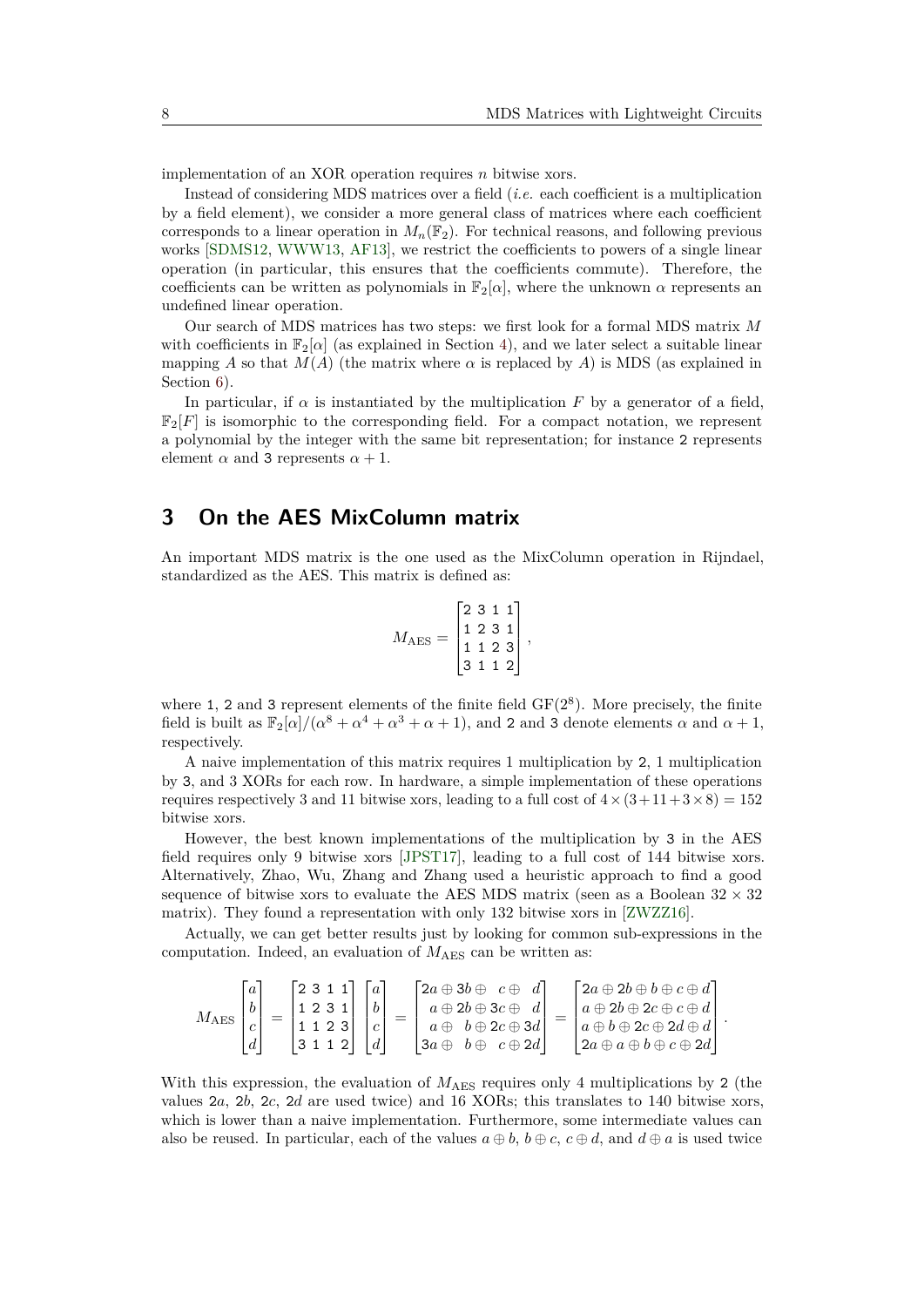if we slightly rewrite the output:

$$
\begin{bmatrix} 2a \oplus 3b \oplus & c \oplus & d \\ a \oplus 2b \oplus 3c \oplus & d \\ a \oplus & b \oplus 2c \oplus 3d \\ 3a \oplus & b \oplus & c \oplus 2d \end{bmatrix} = \begin{bmatrix} 2(a \oplus b) \oplus b \oplus (c \oplus d) \\ 2(b \oplus c) \oplus c \oplus (d \oplus a) \\ 2(c \oplus d) \oplus d \oplus (a \oplus b) \\ 2(d \oplus a) \oplus a \oplus (b \oplus c) \end{bmatrix}.
$$

With this formula, the matrix can be evaluated with just 12 XORs and 4 multiplications by 2, leading to a full cost of only 108 bitwise xors. As far as we can tell, this trick was first described in 2001 [\[SMTM01\]](#page-23-5), and is used in the Atomic-AES implementation [\[BBR16\]](#page-20-8).

For reference, the best currently known  $4 \times 4$  MDS matrix over 8-bit words obtained without global optimizations requires 106 bitwise xors [\[LW16\]](#page-22-6). This shows that optimizing the implementation of an MDS matrix can have a similar effect to optimizing the choice of the MDS matrix.

**Choice of the field or ring.** The choice of the field – or ring – also plays an important role in the implementation cost of an MDS matrix. MDS matrices are typically defined over a finite field (as mentioned above, the AES MixColumn matrix is defined over  $GF(2^8)$ ), but this is not necessary and better results can be achieved over commutative rings.

In particular, the sub-field construction used in [\[BBG](#page-20-9)+09, [BNN](#page-21-10)+10, [KPPY14\]](#page-22-10) corresponds to using a product ring. It can be applied to  $M_{\text{AES}}$  as follows: the inputs are considered as elements of the ring  $GF(2^4) \times GF(2^4)$ , and the coefficients 1 in the matrix are interpreted as (1, 1), 2 as ( $\alpha, \alpha$ ) and 3 as ( $\alpha \oplus 1, \alpha \oplus 1$ ), with  $\alpha$  a generator of the field. This actually corresponds to applying two copies of  $M_{\text{AES}}$  defined over  $GF(2^4)$ , independently on each nibble of the input. It is interesting because multiplication by  $\alpha$  in GF( $2<sup>4</sup>$ ) requires a single bitwise xor (there exist irreducible trinomials of degree 4 in  $\mathbb{F}_2[X]$ ), while multiplication by 2 in  $GF(2^8)$  requires three bitwise xors (there are no irreducible trinomials of degree 8 in  $\mathbb{F}_2[X]$ ). Therefore multiplication by 2 in the ring requires only 2 bitwise xors rather than 3 in  $GF(2^8)$ .

More generally, we can consider the matrix  $M_{\rm AES}$  as a formal matrix, where 1 represents the identity, 2 an arbitrary linear operation  $\alpha$ , and 3 the linear operation  $x \mapsto \alpha(x) \oplus x$ (using ideas and formalism from [\[SDMS12,](#page-22-3) [WWW13,](#page-23-2) [AF13,](#page-20-1) [BKL16\]](#page-20-2)). The coefficients of the matrix are now polynomials in  $\alpha$ , *i.e.* elements of  $\mathbb{F}_2[\alpha]$ . When instantiating the matrix with a given transformation  $\alpha$ , the matrix will be MDS if and only if all the minors are invertible. The minors can be easily evaluated as polynomials; in this case they are:  $1, \alpha, \alpha \oplus 1, \alpha^2, \alpha^2 \oplus 1, \alpha^2 \oplus \alpha \oplus 1, \alpha^3 \oplus 1, \alpha^3 \oplus \alpha \oplus 1, \alpha^3 \oplus \alpha^2 \oplus 1, \alpha^3 \oplus \alpha^2 \oplus \alpha.$ 

In particular, if all the irreducible factors of the minimal polynomial of *α* are of degree 4 or higher, then all the minors will be invertible. Concretely, if  $\alpha$  is the multiplication by a primitive element of a finite field  $GF(2<sup>n</sup>)$ , the minimal polynomial of  $\alpha$  is irreducible and of degree *n*, therefore the matrix will be MDS as long as  $n \geq 4$ . In the AES,  $\alpha$  is not a primitive element, but its minimal polynomial is still irreducible and of degree 8.

We can now use even more efficient linear operations. For instance, the operation  $\alpha: x \mapsto (x \ll 1) \oplus ((x \gg 1) \wedge 1)$  can be implemented very efficiently in hardware, using just wires and a single bitwise xor. When used in  $M_{\rm AES}$ , it also generates an MDS matrix, because its minimum polynomial is  $(x^4 \oplus x \oplus 1)^2$ . This new MDS matrix can be implemented with just 100 bitwise xors using the previous trick.

Surprisingly, this simple construction based on *MAES* actually has a lower implementation cost than the best previously known lightweight MDS matrix in  $M_4(M_8(\mathbb{F}_2))$  (apart from ones obtained using global optimizations in [\[KLSW17\]](#page-22-8)), and the same ideas also lead to a matrix in  $M_4(M_4(\mathbb{F}_2^4))$  with a lower implementation cost than previously known constructions. This example motivates the approach taken in this paper. We will consider MDS matrices defined over a ring, and study a circuit implementing the matrix, instead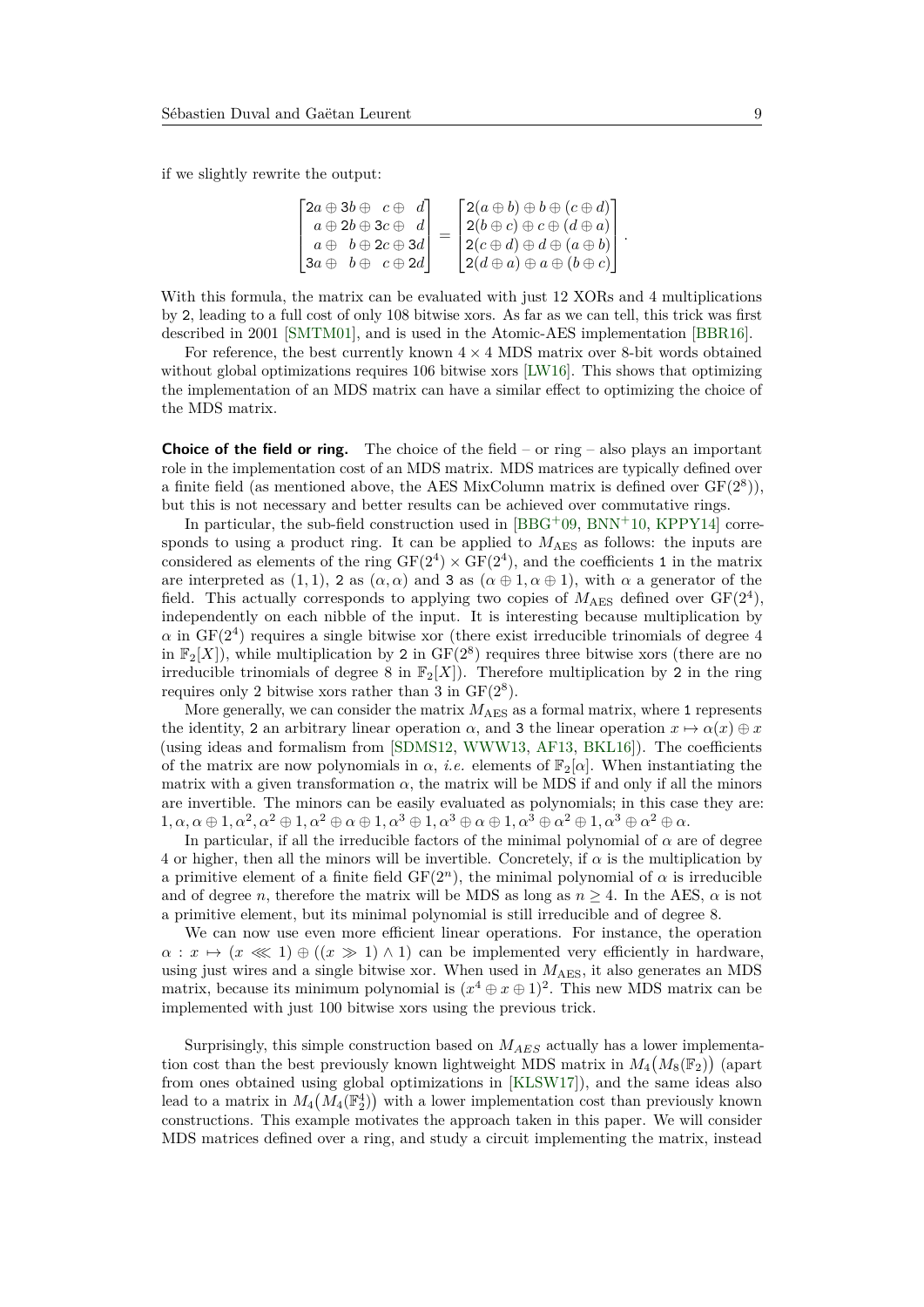of just counting the 1's in the binary matrix. We will search for new matrices with an efficient implementation, using a representation as a series of field (or ring) operations, and try to minimize the number of xors and linear operations  $\alpha$  required to reach an MDS matrix.

## <span id="page-9-0"></span>**4 Graph-based Search for Efficient Implementations**

One possible approach to find efficient implementations is to run an exhaustive search over a class of implementations and to test whether each implementation corresponds to the target function. In particular, several previous works used a graph approach to perform this search  $[UDI+11, JPST17]$  $[UDI+11, JPST17]$  $[UDI+11, JPST17]$ . An implementation is represented as a sequence of operations, and this implicitly defines a graph where the nodes are sequences of operations. More precisely, there is an edge  $L_1 \stackrel{\mathsf{op}}{\to} L_2$  between the sequences of operations  $L_1$  and  $L_2$ when  $L_2 = L_1$ , op. In addition, sequences of operations defining the same function up to reordering of the inputs and outputs are considered equivalent.

Finding the optimal implementation of a given function (in the class of implementations corresponding to the operations used) corresponds to finding the shortest path between the empty circuit (corresponding to the identity) and the objective. Alternatively, this approach can be used to find an optimal member of a class of functions with some predefined property.

#### **4.1 Previous works**

This approach was first used to design cryptographic components by Ullrich *et al.* [\[UDI](#page-23-1)<sup>+11]</sup>, in the context of 4-bit S-Boxes. They work on 5 bit registers, and spawn a tree of implementations in which a transition consists in adding an operation in the set of AND, OR, XOR, NOT and COPY. The NOT operation takes one parameter, and the other operations take two parameters (for instance, the AND operation implements  $x \leftarrow x \wedge y$ )), so that there are 85 possible operations at each step. The extra register can store some intermediate values, so that the use of non-invertible operations does not necessarily lead to a non-invertible S-Box. Instead of looking for the implementation of the fixed S-Box, they look for the best implementation of any S-Box in a given equivalence class (up to affine equivalence).

They use several rules in order to reduce the branching factor; in particular, they verify that there is always a subset of the registers which encodes a permutation, and detect when two nodes are equivalent. Those rules strongly reduce the branching, and they manage to find a 9-instruction implementation of a 4-bit permutation with the best reachable differential and linear properties.

The metric they use to compare implementations is the number of operations, so that they can use a simple depth-first search to find the shortest path between the identity and a class of S-Boxes.

**Bidirectional search.** Recently, Jean, Peyrin and Sim [\[JPST17\]](#page-22-9) used a variant of this algorithm with a bidirectional search. They focus on optimizing the implementation of a given function, and they grow a tree in the forward direction starting from the identify, and in the backward direction starting from the target function. They also use different weights for the instructions, therefore their search algorithm is a bidirectional variant of Dijkstra's algorithm, where they use a priority queue to grow each tree.

This allows a more efficient search than the depth-first search of Ullrich *et al.*, but they have to use only invertible operations. In particular, they cannot use any extra register, and they have to combine elementary gates into invertible operations (such as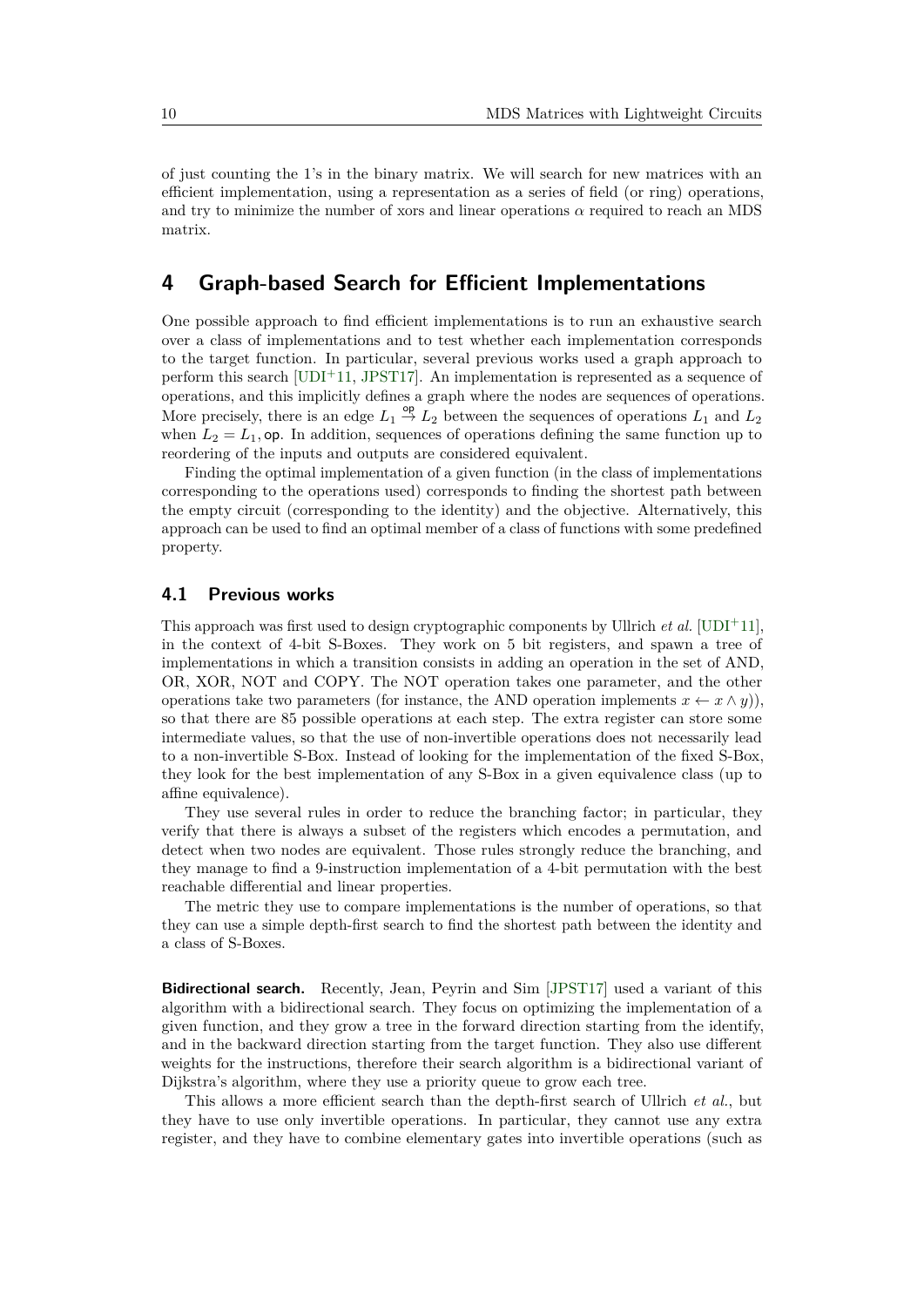$x \leftarrow x \oplus (y \wedge z)$ . Because of those restrictions, the class of implementations considered is smaller, and the implementations obtained can potentially be worse.

#### **4.2 Application to MDS search**

In our work, since we look for MDS matrices, we use  $r$  registers representing words in  $\mathbb{F}_2^n$ (rather than bits), and we consider only linear operations:

- XOR of two words  $(x \leftarrow x \oplus y)$ ;
- Copy of a register  $(x \leftarrow y)$ ;
- Application of an abstract linear mapping  $\alpha$  to a register  $x \leftarrow \alpha(x)$ . (This generalizes multiplication by a generator  $\alpha$  of a finite field)

We can represent the linear mapping corresponding to a sequence of instructions with a  $k \times r$  matrix with coefficients in  $M_n(\mathbb{F}_2)$ . The empty implementation corresponds to the identity matrix with extra zero columns, and every operation of an implementation can be translated to the corresponding operation on the columns of the matrix.

Since  $\mathbb{F}_2[\alpha]$  is a commutative ring, we can test whether the matrix is MDS by computing the minors and testing whether they are the zero polynomnial. If a minor equals zero, then any choice of  $\alpha$  will give a zero minor, therefore the corresponding linear mapping has a branch number smaller than *k*. However, if all the minors are non-zero, then *some* choices of  $\alpha$  will give a linear mapping with maximum branch number, when *n* is large enough[2](#page-10-0) (See Section [6](#page-17-0) for more details).

Use of  $A^*$  **algorithm.** We decided to use extra registers to enable better implementations. This prevents us from using a bidirectional search, but the strong properties of the set of MDS matrices allows us to use the *A*<sup>∗</sup> algorithm to guide the search towards MDS matrices.

The *A*<sup>∗</sup> algorithm [\[HNR68\]](#page-21-11) is an extension of Dijkstra's path finding algorithm [\[Dij59\]](#page-21-12). It is specialized in finding a path between a single source and destination, and uses a heuristic estimation *h* of the remaining distance between a node and the destination. *A*<sup>∗</sup> iteratively explores the node that minimizes  $q(x) + h(x)$ , where  $q(x)$  is the distance from the source to *x*.

The heuristic *h* must be admissible, *i.e.* it must never overestimate the remaining distance, otherwise the algorithm might find a sub-optimal path. In addition, the heuristic is called monotone if  $h(x) \leq h(y) + d$  for every pair of nodes x, y with an edge of weight d. When the heuristic is monotone, nodes only need to be explored once.

**Heuristic.** In our case, we need a heuristic to estimate the number of remaining operations before reaching an MDS matrix. Since the operations affect the columns of the matrix, we count how many columns of the current state matrix could be part of an MDS matrix. Clearly, every column that contains a zero coefficient can not be part of an MDS matrix. Moreover, columns that are linearly dependent can not be part of an MDS matrix together. Therefore we let *m* be the rank of the submatrix composed of all the columns with no zero coefficients. Our heuristic considers that we need at least *k* − *m* XOR operations to reach a  $k \times k$  MDS matrix.

It is easy to see that this heuristic never overestimates the number of remaining operations, but we couldn't prove that it is monotone. However, our code tests the monotony condition every time it processes a node, and we never encountered a situation where it was violated.<sup>[3](#page-10-1)</sup>

<span id="page-10-0"></span><sup>&</sup>lt;sup>2</sup>Note that if *n* is too small, there are no MDS matrices of size  $k$ .

<span id="page-10-1"></span><sup>&</sup>lt;sup>3</sup>If it were to happen, we would just need to process the node a second time.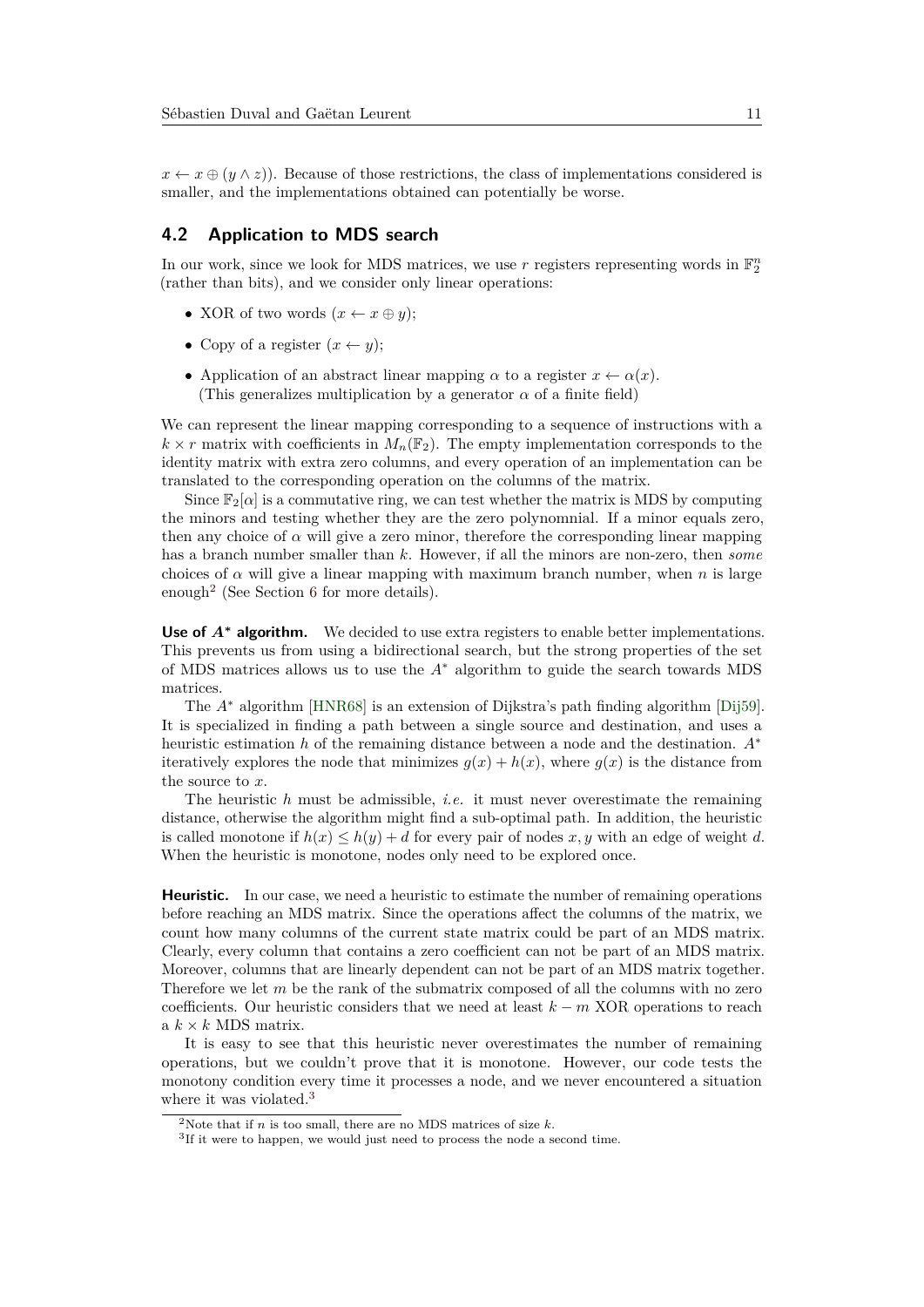The use of *A*<sup>∗</sup> with this heuristic significantly improves the performance of our search, compared to the more simple algorithm of Dijkstra.

#### **4.3 Search algorithm**

From a high level, our algorithm spans a massive tree of functions on which we test the MDS property. We start from the identity function, and every time we process a node, we test whether the corresponding matrix is MDS, and we spawn one child for each operation in our set.

We keep track of all the created nodes inside of two structures: the first structure (TestedStates) holds all nodes that have already been processed, while the second (UntestedStates) holds all the nodes that have been created but not yet processed. At each step of the algorithm, we select an element of minimum estimated weight in UntestedStates, and test whether it is already in TestedStates.

Following *A*<sup>∗</sup> , the estimated weight of a node is defined as the sum of the weight of the operations already performed, plus an estimation of the remaining operations to reach an MDS matrix.

Note that several paths in the tree can lead to the same state. Therefore, when we pick a new node, we first test if it belongs to TestedStates. Since we open the nodes by order of estimated weight and the heuristic for the remaining weight (experimentally) satisfies the monotony condition, the first time we process a node corresponds to an optimal implementation.

#### **4.3.1 Reducing the search space.**

In order to reduce the time and memory used by the search, we use some optimizations to reduce branching during the construction of the tree.

First, we notice that permuting the inputs or outputs of a circuit does not affect its cost, and preserves the MDS property. Therefore, we consider that matrices are equivalent up to reordering of the inputs and outputs. In practice, we associate to each matrix an identifier that is unique up to reordering of input/output words: we consider all permutations of the lines and columns, and use the largest matrix (for some ordering) as the identifier. In particular the TestedStates structure is replaced by a set of identifiers TestedIDs. Every time we select a node from UntestedStates, we compute its identifier, and test whether it is already in TestedIDs.

We also limit the use of copy operations, and consider only circuits where the next operation is a linear mapping or an XOR that overwrites the copied value. This does not limit the set of states that can be reached (circuits can be rewritten to obey this restriction), but it limits the branching at every step. In addition, after a copy operation, we test whether the circuit is still injective, and stop the exploration when it is not. Indeed, an MDS matrix is necessarily injective, and all the intermediate steps of the circuits must also be injective.

Finally we use a limit in the cost and depth of the circuits, so that we do not generate nodes that are too costly. When looking for minimal-cost MDS matrices, we repeatedly run the algorithm with increased limits, until the search succeeds with the minimal possible cost.

The resulting algorithm is given as Algorithm [1,](#page-24-0) in Appendix [A.](#page-24-1)

An other important question is that of the cost of operations. We considered the cost of the copy to be 0, the cost of  $\alpha$  to be 1, and the cost of the word-wise XOR to be variable. We mostly considered an XOR of cost 8 (*i.e.* 8 times more costly than  $\alpha$ , which corresponds for instance to the case of  $\mathbb{F}_2^8$  with  $\alpha$  a multiplication by the primitive element) and an XOR of cost 2 (lowest possible but higher than the cost of  $\alpha$ , for performances reasons).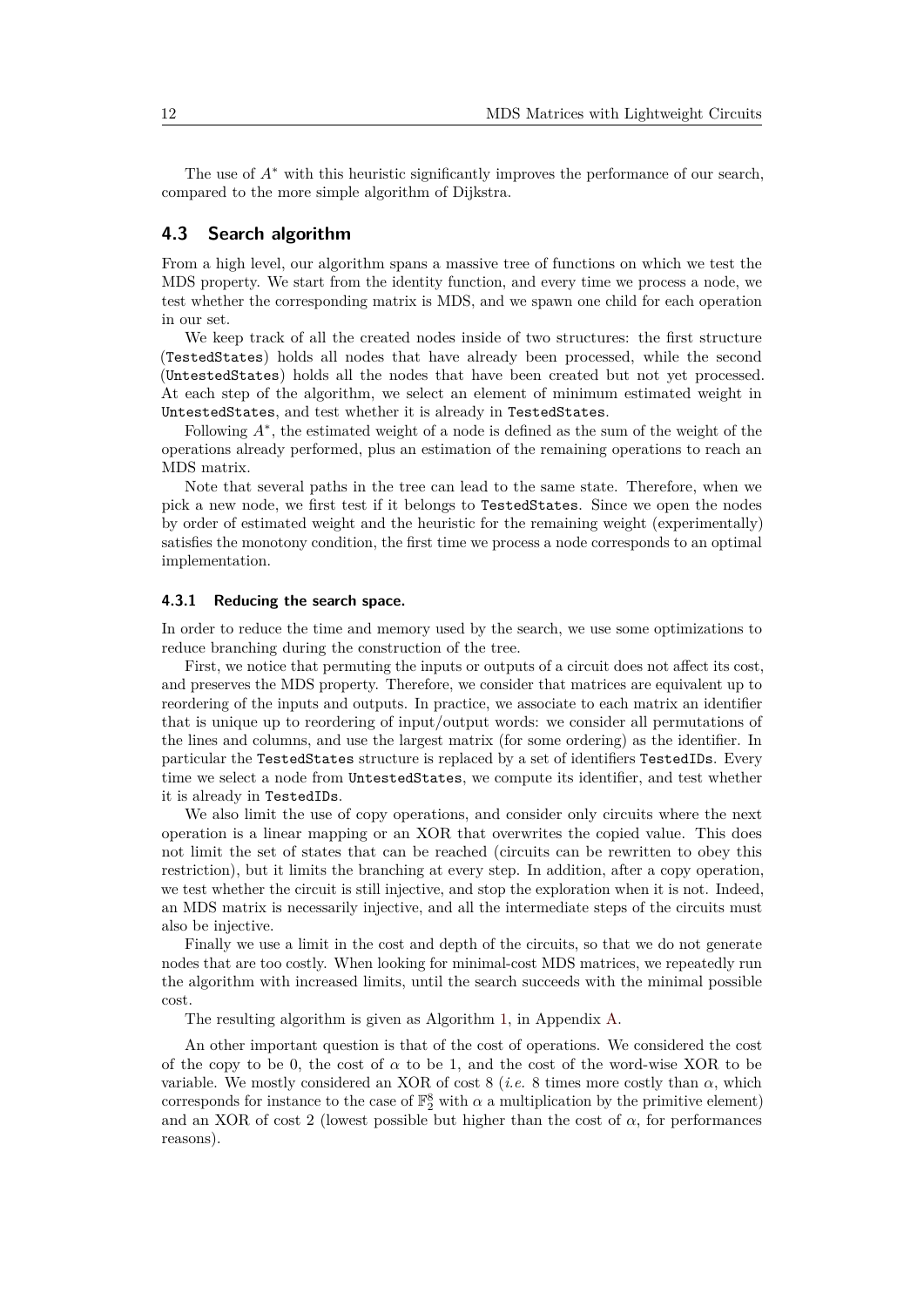#### **4.4 Extensions**

On top of the main algorithm, we added some extensions. These consist in extensions of the set of operations, which broaden the class of matrices that we consider. Of course, a larger class means more matrices to test, thus we can find new (and sometimes better) matrices, but the algorithm also requires more resources. These extensions can be used separately but combinations of extensions are possible. The first extensions adds more registers, while the others include several linear mappings instead of a single one.

#### **4.4.1 Additional read-only registers (RO\_IN).**

The first extension adds extra input registers to store the *k* input words (*k* new registers for matrices of size *k*). To limit the branching factor, these registers are used as input of an XOR or copy operation, but are never modified. In particular, with this extension, the full state is always injective.

#### **4.4.2 Using** *α***−<sup>1</sup> (INV).**

When we instantiate  $\alpha$  with a concrete linear mapping, we will usually choose the companion matrix of a sparse polynomial (or equivalently, an LFSR) because of its low xor count. This implies that  $\alpha^{-1}$  also has a low xor count [\[BKL16\]](#page-20-2), therefore it is interesting to add  $\alpha^{-1}$ to the set of operations. This restricts instantiation choices to invertible linear mappings, but we can still compute the minors as polynomials in  $\alpha$  and  $\alpha^{-1}$ , and there exist good instantiations if and only if all the minors are non-zero polynomials (See Section [6\)](#page-17-0).

#### **4.4.3** Using small powers of  $\alpha$  (MAX POW).

When  $\alpha$  is instantiated with the companion matrix of a sparse polynomial,  $\alpha^2$  also has a low xor count, therefore it is interesting to consider small powers of  $\alpha$  (in particular,  $\alpha^2$ ) as extra operations.

When combined with the INV extension, small powers of  $\alpha^{-1}$  (*e.g.*  $\alpha^{-2}$ ) will also be added.

#### **4.4.4 Assuming independent linear operations (INDEP).**

More generally, we can assume that all the linear operations are independent, and write the coefficients of the matrix as multivariate polynomials in  $\alpha$ ,  $\beta$ ,  $\gamma$ , ... Each linear operation is used only once, so that the polynomials are of degree at most one in each variable. Furthermore, we assume that all the mappings commute so that we can test efficiently the MDS property.

In practice, we instantiate  $\alpha$ ,  $\beta$ ,  $\gamma$ , ... as powers of a single linear mapping, but the search space is smaller using the extension than using INV and MAX\_POW because a single linear mapping is considered at every step of the algorithm.

For implementation reasons, our code is limited to three linear operations in this case (for more details, see Section [4.5\)](#page-12-0).

#### <span id="page-12-0"></span>**4.5 Implementation choices**

**Memory.** When it comes to the implementation of this algorithm, the main issue is memory. Indeed, the algorithm spawns a huge tree. Each node consumes little memory (about 768 bits), but the number of nodes grows exponentially in the size of the set of operations. As seen in Table [4,](#page-16-0) the program requires hundreds of gigabytes of memory to find  $4 \times 4$  MDS matrices, and even more with some extensions.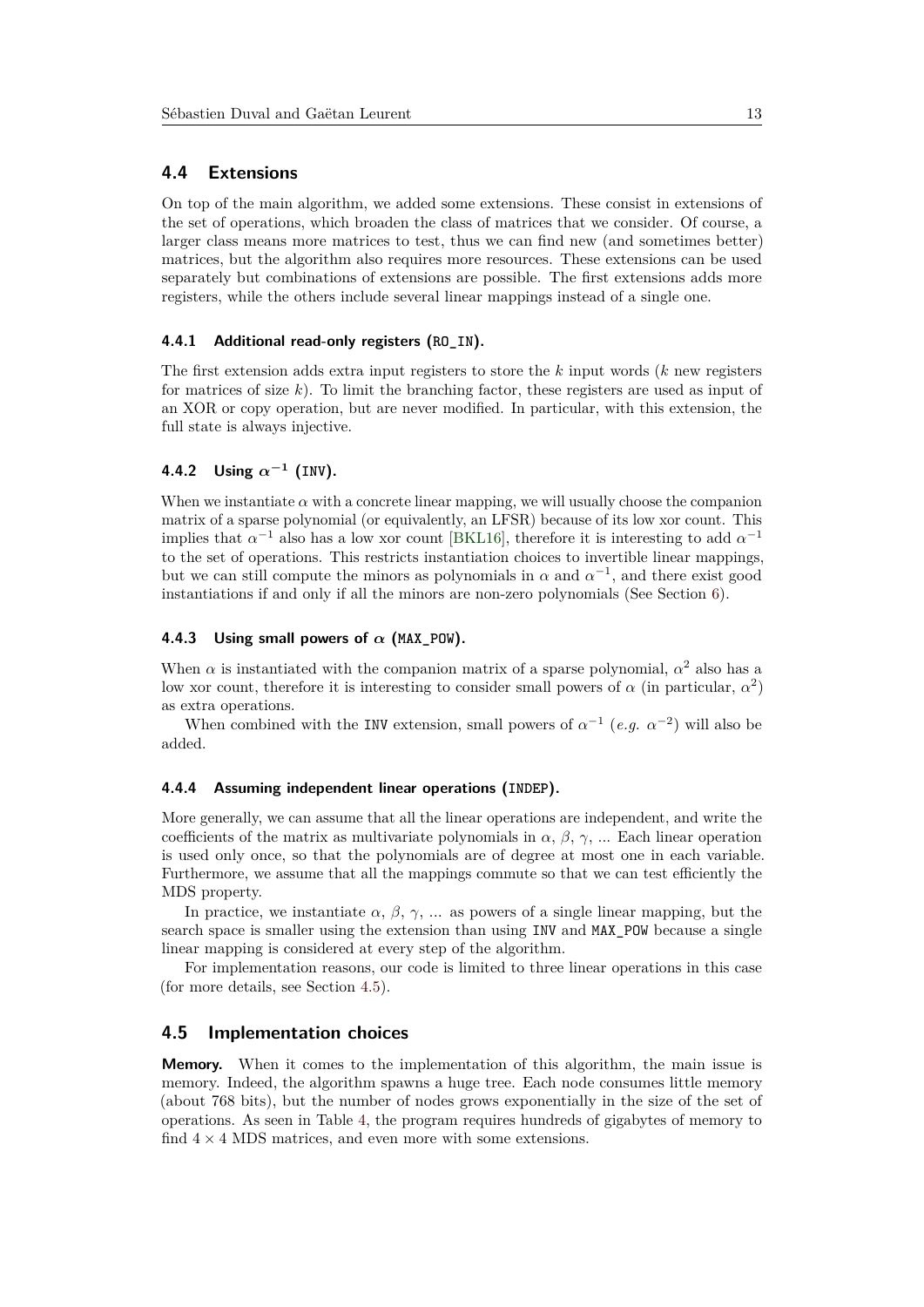To reduce the memory needed, we store only the minimal required information in a node (the father and the last operation), and recompute other properties (*e.g.* the matrix representation and the identifier) when needed. This allows to trade time for memory.

**MDS test.** In order to test whether a node corresponds to an MDS matrix, we have to build the matrix and compute its minors. As mentioned already, the elements of the matrix are polynomials in  $\mathbb{F}_2[\alpha]$ . The empty implementation corresponds to the identity with extra zero columns, $4$  and we apply each operation to the columns of the matrix to build the matrix of a given implementation: copy and XOR operations correspond to the same operations, while the linear operation  $\alpha$  corresponds to multiplying the polynomials by *α*.

In our implementation, we store a polynomial as a bitfield, with each bit corresponding to a coefficient. In particular, multiplication by *α* corresponds to a bit shift, and the carry less multiplication instruction of recent x86 processors (pclmulqdq) corresponds to multiplication of two polynomial of degree 64 (with an output of degree 128).

In practice, we build the matrix using 32-bit words (*i.e.* polynomials of degree at most 32), and the determinant of the full matrix is considered as a polynomial of degree 128 (our code only supports matrices of size  $k \leq 4$ ). We compute the minors with Laplace extension, because minors of smaller order have to be computed anyway.

**INV extension.** With the INV extension, we have to deal with  $\alpha^{-1}$  operations in the circuit. Therefore the coefficients of the matrix are polynomials with both positive and negative powers of  $\alpha$  (Laurent polynomials). For our implementation, we assume that the polynomials only contain terms between  $\alpha^{-16}$  and  $\alpha^{15}$ , and store them shifted by 16 bits, *i.e.* multiplied by  $\alpha^{16}$ . In particular, all the code testing the MDS property is still valid, working with those shifted polynomials.

**INDEP extension.** With the INDEP extension, we have to deal with three linear mappings  $\alpha$ ,  $\beta$ ,  $\gamma$ , and the coefficients of the matrix are multivariate polynomials in  $\mathbb{F}_2[\alpha, \beta, \gamma]$ . As explained, we assume that each linear operation is only used once, so that the coefficients of the matrix have degree at most one in each variable. During the computation of the determinants, we have to multiply at most *k* coefficients, so that all the terms have degree at most *k* in each variable. Therefore we can use an encoding as univariate polynomials in *X*, where  $\alpha$  is encoded as  $X, \beta$  as  $X^{k+1}, \gamma$  as  $X^{(k+1)^2}$  and so forth. With this encoding, there is no ambiguity to represent terms of degree at most *k* in each variable, and multiplying two univariate polynomials corresponds to multiplying the related multivariate polynomials

In terms of implementation, this means that  $\alpha$  corresponds to a shift by 1 bit,  $\beta$  by  $k+1$  bits,  $\gamma$  by  $(k+1)^2$  bits ... The rest of the implementation stays the same, and the code testing the MDS property remains valid with this representation. With  $k = 4$ , the matrix contains terms up to  $\alpha\beta\gamma$ , encoded as  $X \cdot X^5 \cdot X^{25} = X^{31}$  and they all fit in a 32-bit word.

## <span id="page-13-0"></span>**5 Results**

We ran the algorithm for  $k = 3$  and  $k = 4$ , using several sets of extensions.

The results for  $k = 3$  ran within microseconds on a common laptop. They are summed up in Table [3.](#page-15-0) The least costly matrix,  $M_{3,4}^{5,1}$ , uses 5 XORs on  $\mathbb{F}_2^k$  plus 1 linear operation. Interestingly, this is cheaper than the minimum cost of 6 XORs for a naive implementation.

<span id="page-13-1"></span><sup>&</sup>lt;sup>4</sup>With  $k = 3$  and 4 registers, we start from  $\begin{bmatrix} 1 & 0 & 0 & 0 \\ 0 & 1 & 0 & 0 \\ 0 & 0 & 1 & 0 \end{bmatrix}$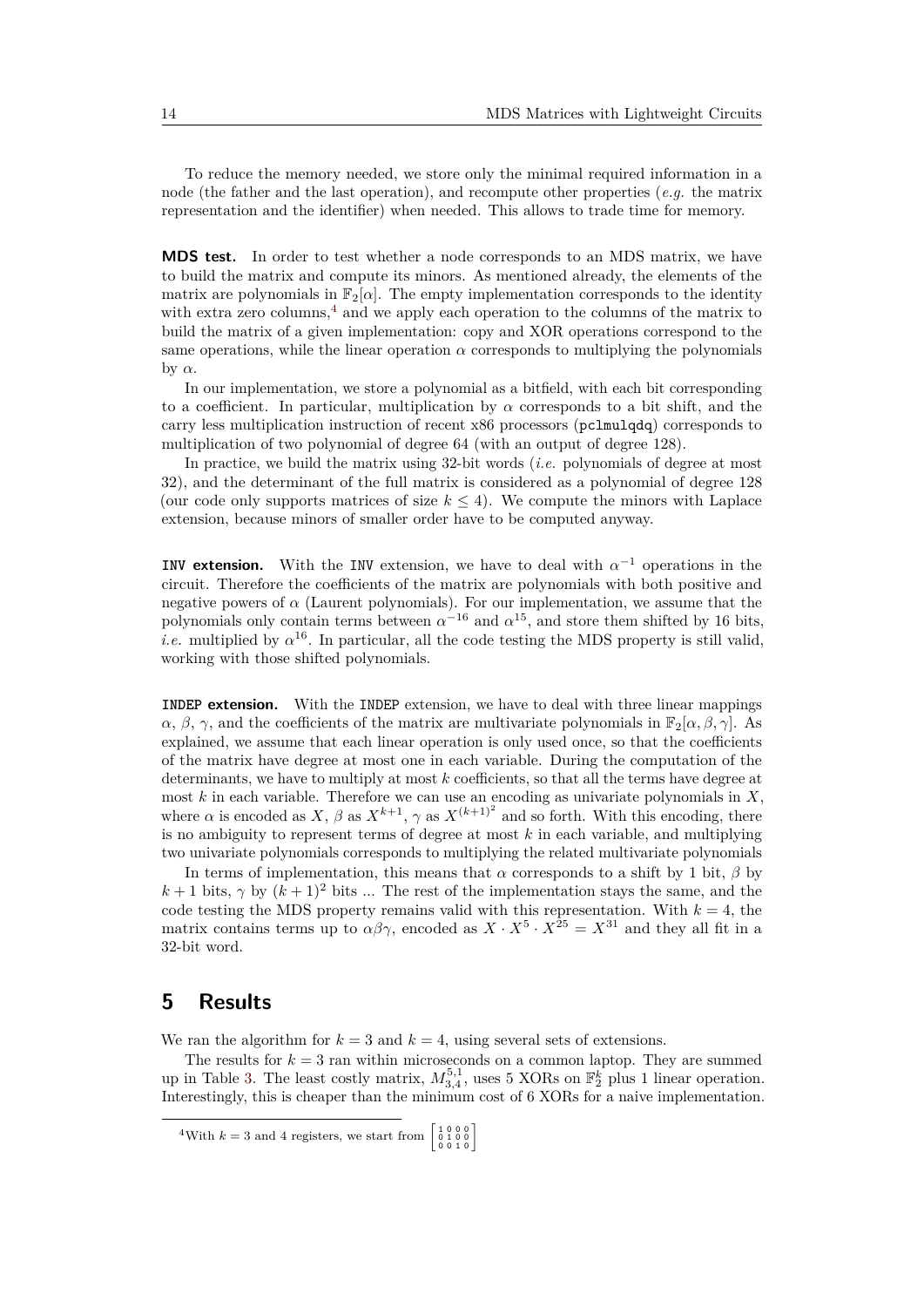<span id="page-14-0"></span>

**Figure 1:**  $4 \times 4$  MDS with depth 5:  $M_{4,5}^{8,3}$ . **Figure 2:**  $4 \times 4$  MDS with depth 5:  $M_{4,5}^{8,3}$ −1 .

With minimum depth (*i.e.* depth 2), our best result,  $M_{3,2}^{6,3}$ , takes 6 XORs on  $\mathbb{F}_2^k$  plus 3 linear operations, which does not improve over a naive implementation.

For  $k = 4$ , however, the memory requirements are huge: some tests could not be performed because they require more than 2.5TB of memory. We used a machine with 4 Intel Xeon E7-4860 v2 CPUs (48 cores in total) running at 2.60GHz, with a total of 2.5TB of RAM. We parallelized the code and none of the runs took more than 24h in real time (the ones that could take longer ran out of memory beforehand). We note that parallelizing the code is rather easy, since we only need to share the structures which store the tested and untested states. The most interesting results are summed up in Table [4.](#page-16-0) The least costly matrix,  $M_{4,6}^{8,3}$ , requires 8 XORs on  $\mathbb{F}_2^k$  and 3 linear operations. At depth 3, our best result,  $M_{4,3}^{9,5}$ , requires 9 XORs on  $\mathbb{F}_2^k$  and 5 linear operations. Both results are significantly cheaper than the minimum of 12 XORs required in a naive implementation.

We note that we somewhat reached the limits, since running the algorithm with  $k = 4$ to find circuits of depth 6 with a lesser cost than the solution given in the table found no results and took 2.4TB of memory (using extensions RO\_IN and INDEP). Similarly, we could not find any circuit of depth 3 less costly than the one given, despite running the algorithm with multiple extensions and limits.

These results are formal matrices: instantiations on  $\mathbb{F}_2^4$  and  $\mathbb{F}_2^8$  are discussed in Section [6.](#page-17-0) Figures of the circuits are given in Appendix [D](#page-27-1) (some of the circuits have been reorganized to make them easier to understand).

**Implementation of the inverse matrix.** When implementing the inverse of an SPN cipher, the inverse of the MDS matrix will be needed, and matrices whose inverse can also be implemented efficiently are desirable. In particular, a number of lightweight ciphers use an involutory matrix, so that the same implementation can be used for encryption and decryption. Our search algorithm does not allow us to look specifically for involutions (or even for matrices that are easy to invert), but several of our results allow an efficient implementation of the inverse.

Actually, most of the matrices in the table are easy to invert because their additional register only serves to build Feistel-like operations (this is not the case in general). In terms of implementation cost, it holds that the inverse matrix has the same implementation cost as the direct matrix. In terms of depth, however, there is no conservation between a matrix and its inverse.

To illustrate this, let us consider the example of  $M_{4,5}^{8,3}$ , and  $M_{4,5}^{8,3}$  $^{-1}$  $^{-1}$  $^{-1}$  shown in Figures 1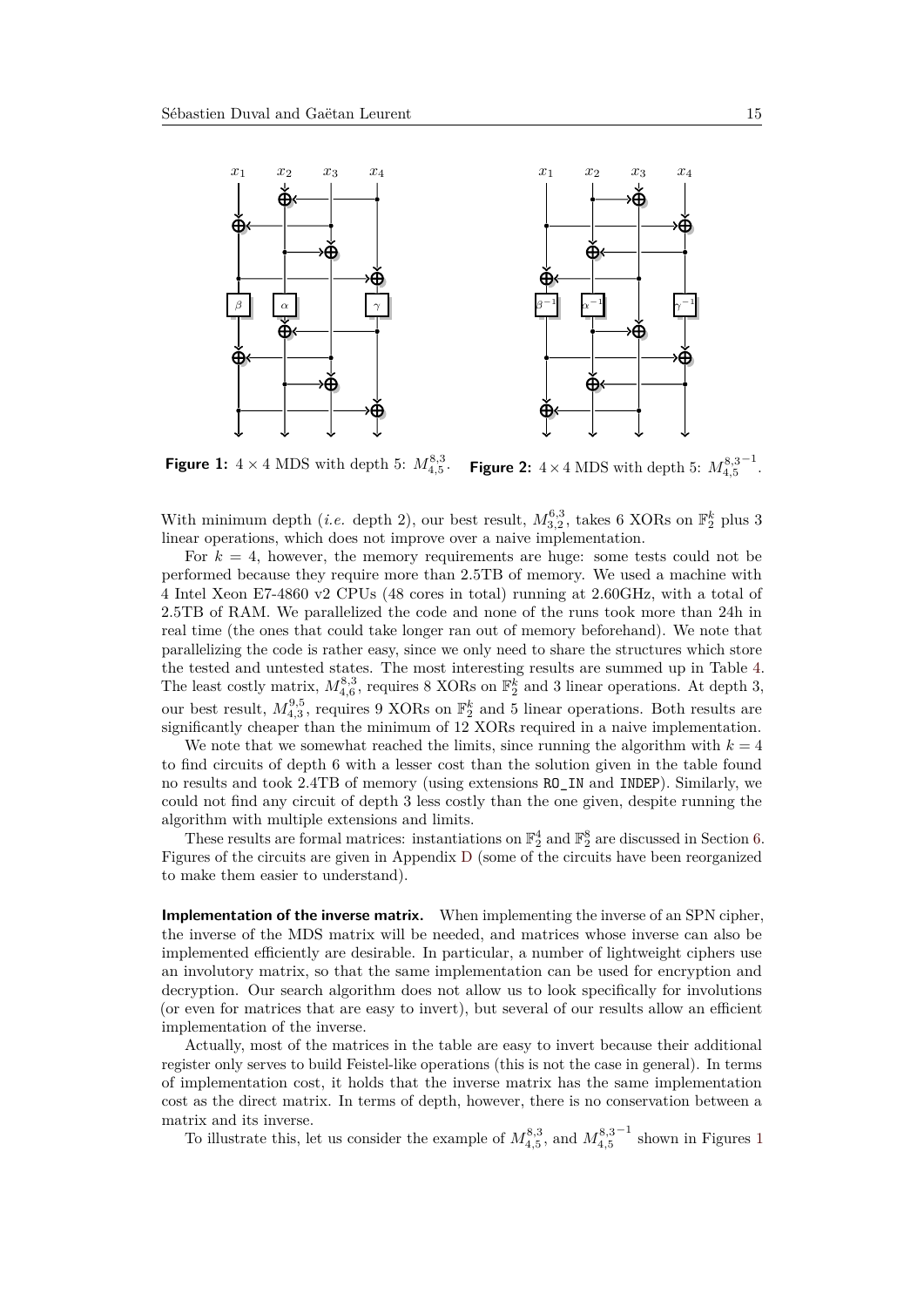<span id="page-15-0"></span>

| Depth | $\cos t$     | Extensions Memory |        | М                                                                                                                                                                                      | Fig. |
|-------|--------------|-------------------|--------|----------------------------------------------------------------------------------------------------------------------------------------------------------------------------------------|------|
|       | 5 XOR, 1 LIN |                   | $14\,$ | $M_{3,4}^{5,1} = \begin{bmatrix} 3 & 2 & 2 \\ 2 & 3 & 2 \\ 2 & 2 & 3 \end{bmatrix}$ , $M_{3,4}^{5,1'} = \begin{bmatrix} 2 & 1 & 3 \\ 1 & 1 & 1 \\ 3 & 1 & 2 \end{bmatrix}$ 3, 4        |      |
|       | 5 XOR, 2 LIN |                   | 5      | $\overline{5}$                                                                                                                                                                         |      |
| 2     | 6 XOR, 3 LIN | RO IN             |        | $M_{3,3}^{5,2} = \begin{bmatrix} 3 & 1 & 3 \ 1 & 1 & 2 \ 2 & 1 & 1 \ 2 & 1 & 1 \ \end{bmatrix}$<br>$M_{3,2}^{6,3} = \begin{bmatrix} 3 & 1 & 3 \ 1 & 1 & 2 \ 1 & 1 & 2 \ \end{bmatrix}$ |      |

**Table 3:** Optimal  $3 \times 3$  MDS matrices (all results are obtained in less than 1 second, memory is given in MB).

and [2.](#page-14-0)<sup>[5](#page-15-1)</sup>  $M_{4,5}^{8,3}$  has depth 5 and costs 9 XORs and 3 linear operations. Over  $\mathbb{F}_2^8$ , the instantiation discussed in [6](#page-17-0) gives that both  $M_{4,5}^{8,3}$  over  $\mathbb{F}_2^8$  and its inverse have the same depth (as well as the same cost). On the other hand, over  $\mathbb{F}_2^4$ , the instantiation of  $M_{4,5}^{8,3}$ requires the use of  $A_4$ ,  $A_4^{-1}$  and  $A_4^2$ , so that  $M_{4,5}^{8,3}$  $^{-1}$  uses  $A_4$ ,  $A_4^{-1}$  and  $A_4^{-2}$ , given as:

$$
A_4 = \begin{bmatrix} 0 & 1 & 0 & 0 \\ 0 & 1 & 0 & 0 \\ 0 & 0 & 1 & 0 \\ 1 & 1 & 0 & 0 \end{bmatrix} \qquad A_4^{-1} = \begin{bmatrix} 1 & 0 & 0 & 1 \\ 1 & 0 & 0 & 0 \\ 0 & 1 & 0 & 0 \\ 0 & 0 & 1 & 0 \end{bmatrix} \qquad A_4^2 = \begin{bmatrix} 1 & 0 & 1 & 1 \\ 1 & 0 & 0 & 1 \\ 1 & 0 & 0 & 0 \\ 0 & 1 & 0 & 0 \end{bmatrix} \qquad A_4^{-2} = \begin{bmatrix} 0 & 0 & 1 & 0 \\ 0 & 0 & 0 & 1 \\ 1 & 1 & 0 & 0 \\ 0 & 1 & 1 & 0 \end{bmatrix}
$$

 $A_4$  and  $A_4^{-1}$  have the same cost and depth, but  $A_4^2$  can only be implemented by 2 iterations of  $A_4$ , thus a depth 2 implementation, while  $A_4^{-2}$  has an implementation with depth 1. Summing up, over  $\mathbb{F}_2^4$ , both  $M_{4,5}^{8,3}$  and its inverse have the same cost, but  $M_{4,5}^{8,3}$ has depth 6 while  $M_{4,5}^{8,3}$  $^{-1}$  has depth 5.

In addition some matrices are almost involutive. In particular one of the optimal matrices we have found in size 3 is  $M_{3,4}^{5,1}$  $\mathcal{L}' = \begin{bmatrix} 2 & 1 & 3 \\ 1 & 1 & 1 \\ 3 & 1 & 2 \end{bmatrix}$ ; we note that its inverse is  $M_{3,4}^{5,1}$  $'^{-1}$  =  $\begin{bmatrix} 3 & 1 & 2 \\ 2 & 1 & 3 \end{bmatrix}$ , it can obviously be computed with the same circuit and an extra wire crossing.

**Details on the tables** All results are given supposing that the depth of  $\alpha$ ,  $\beta$  and  $\gamma$  is 1. The matrices given in these tables are *examples*. Our intention was in no way to be exhaustive in this table, the algorithm outputs many more formal matrices.

**On the structure of the resulting circuits** Although we did not find much structure in the results, it may be of interest that several circuits take the shape of a generalized Feistel network (as originally defined in [\[Nyb96\]](#page-22-11) based on the work by Feistel, and studied in many works since), namely Figures [7,](#page-28-0) [9,](#page-28-0) [12,](#page-29-0) [13](#page-29-0) and [14.](#page-29-0)

We would like to underline that the figures given in Appendix [D](#page-27-1) have been intensively modified from the original output of the algorithm. We have reordered the input and output variables as well as some operations which commute in order to render the figures more readable and to put forward the structure.

On top of this, when it was possible, we replaced the use of an additional register by Feistel-like operations to ease the reading.

These are of course only examples of the outputs of the algorithm.

<span id="page-15-1"></span><sup>5</sup>Note that the corresponding figure in Appendix [D](#page-27-1) has been rearranged by permuting input and output variables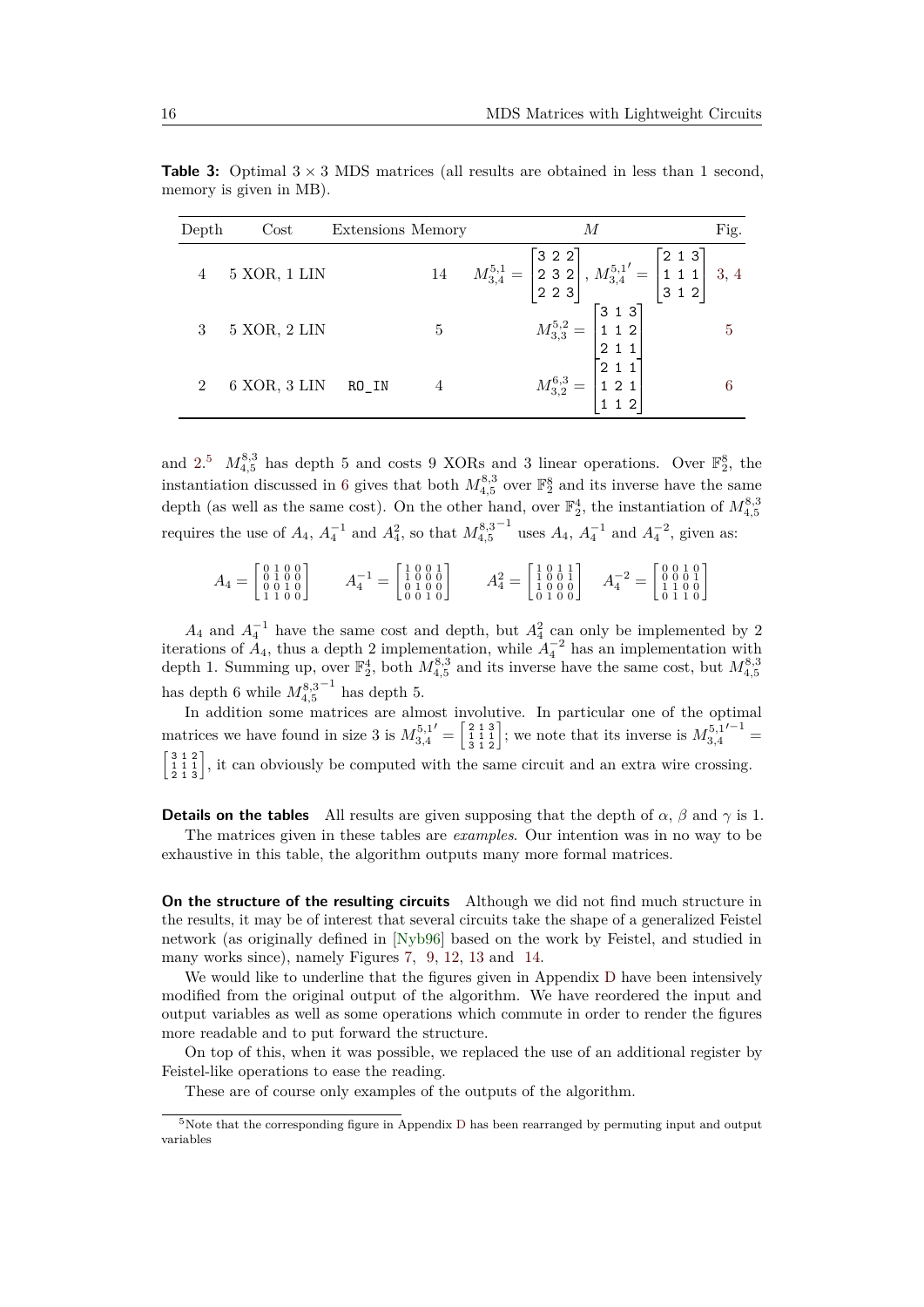<span id="page-16-0"></span>

| Fig.                            | $\overline{1}$                                                                                                                                                                | $\circ$                                                                                                                                                                                                                                                                                                                                                                                       | $\infty$                                                          | 12, 13, 14                                                                                                                                                                                                                                                                                                                                                                                                                                                                                                                                                                                                                                                                                      | Ξ                                                                                                                                                                                                                               | $\overline{10}$                                                                                              | $\frac{15}{2}$                                                                                                                                                                                                                          |
|---------------------------------|-------------------------------------------------------------------------------------------------------------------------------------------------------------------------------|-----------------------------------------------------------------------------------------------------------------------------------------------------------------------------------------------------------------------------------------------------------------------------------------------------------------------------------------------------------------------------------------------|-------------------------------------------------------------------|-------------------------------------------------------------------------------------------------------------------------------------------------------------------------------------------------------------------------------------------------------------------------------------------------------------------------------------------------------------------------------------------------------------------------------------------------------------------------------------------------------------------------------------------------------------------------------------------------------------------------------------------------------------------------------------------------|---------------------------------------------------------------------------------------------------------------------------------------------------------------------------------------------------------------------------------|--------------------------------------------------------------------------------------------------------------|-----------------------------------------------------------------------------------------------------------------------------------------------------------------------------------------------------------------------------------------|
| $\mathbb{Z}$                    | $\overline{\phantom{a}}$<br>4<br>$\downarrow$<br>თ<br>გ<br>m<br>$\mathbf{\hat{N}}$<br>$\rightarrow$<br>$\mathfrak{g}$<br>$\overline{a}$<br>$\infty$<br>N<br>$M_{4,6}^{8,3} =$ | $\begin{array}{c} \alpha+\gamma\\ \alpha+\gamma+1\\ \gamma+1 \end{array}$<br>$\begin{array}{c}\beta+\gamma+1\\ \text{[2] 2\ 3\ 1] \end{array}$<br>$\begin{array}{c} 2 \ 1 \ 3 \\ \beta \ +1 \end{array}$<br>$\gamma+1$<br>$\overline{\phantom{0}}$<br>.<br>م<br>$\alpha + 1$ .<br>$\mathbf{\tilde{c}}$<br>$\begin{array}{c}\n\lambda \\ \lambda \\ \lambda\n\end{array}$<br>$M_{4,5}^{8,3} =$ | $\mathbf{4}$<br>44<br>1364<br>$\frac{1}{3}$<br>$M_{4,5}^{\,9,3}=$ | 5<br>$3 1 4$<br>$3 6$<br>$\circ$<br>4<br>$\frac{1}{2}$<br>$\frac{1}{1}$<br>$\alpha$ 4<br>m.<br>$\parallel$<br>$T_{4,4}^{8,4}$<br>$\begin{bmatrix} 3 & 2 & 1 & 3 \\ 6 & 7 & 1 & 5 \\ 2 & 3 & 1 & 1 \\ 1 & 5 & 6 & 7 \end{bmatrix}$<br>$\begin{bmatrix} 1 & 1 & 2 & 3 \\ 1 & 1 & 2 & 3 \\ 1 & 1 & 2 & 3 \\ 2 & 2 & 3 & 3 \\ 3 & 4 & 5 & 3 \\ 4 & 6 & 3 & 3 \\ 5 & 6 & 3 & 3 \\ 6 & 3 & 3 & 3 \\ 7 & 8 & 3 & 3 \\ 8 & 3 & 3 & 3 \\ 9 & 3 & 3 & 3 \\ 10 & 3 & 3 & 3 \\ 11 & 3 & 3 & 3 \\ 12 & 3 & 3 & 3 \\ 13 & 3 & 3 & 3 \\ 14 & 3 & 3 & 3 \\ 15 & 3 & 3 & 3 \\ 16 &$<br>$\parallel$<br>$r^{8,4}$<br>713<br>4611<br>1357<br>$\circ$<br>$\ddot{\bm{r}}$<br>$\overline{z}$<br>ρ<br>$M_{4,4}^{8,4} =$ | $\begin{bmatrix} \gamma+1 & \gamma+1 \\ 1 & \beta \\ \gamma & \gamma+1 \end{bmatrix}$<br>$\tilde{\tau}$<br>$\beta+1$<br>$\alpha$<br>$=\begin{bmatrix} \alpha+1\\ \beta\\ 1 \end{bmatrix}$<br>$\alpha$<br>$M_{4,4}^{\rm 9,3}=$ ı | $\alpha + 1 \begin{array}{c} 1 \\ 2 \\ 3 \\ 3 \\ 4 \\ 5 \end{array}$ =<br>$\frac{1}{2}$<br>$M_{4,4}^{9,4} =$ | $1+\alpha^{-1}$<br>$\alpha^{-1}$<br>$1 + \alpha^{-1}$<br>$\begin{bmatrix} 1 & 1 & 3 \end{bmatrix}$<br>₫<br>$\alpha^{-1}$<br>$\alpha + 1$<br>$\alpha$<br>$\alpha + \alpha^{-1}$<br>$1+\alpha^{-1}$<br>$\alpha^{-1}$<br>$M_{4,3}^{9,5} =$ |
|                                 | 19.5                                                                                                                                                                          | 2.3                                                                                                                                                                                                                                                                                                                                                                                           | 25.6                                                              | 30.2                                                                                                                                                                                                                                                                                                                                                                                                                                                                                                                                                                                                                                                                                            | 4.5                                                                                                                                                                                                                             | 12.8                                                                                                         | 38.5                                                                                                                                                                                                                                    |
| Extensions Memory (GB) Time (h) | 30.9                                                                                                                                                                          | 24.3                                                                                                                                                                                                                                                                                                                                                                                          | 154.5                                                             | 274                                                                                                                                                                                                                                                                                                                                                                                                                                                                                                                                                                                                                                                                                             | 46                                                                                                                                                                                                                              | 77.7                                                                                                         | 279.1                                                                                                                                                                                                                                   |
|                                 |                                                                                                                                                                               | INDEP                                                                                                                                                                                                                                                                                                                                                                                         |                                                                   |                                                                                                                                                                                                                                                                                                                                                                                                                                                                                                                                                                                                                                                                                                 | INDEP                                                                                                                                                                                                                           |                                                                                                              | INV                                                                                                                                                                                                                                     |
| Cost                            | 8 XOR, 3 LIN                                                                                                                                                                  | 8 XOR, 3 LIN                                                                                                                                                                                                                                                                                                                                                                                  | 9 XOR, 3 LIN                                                      | 8 XOR, 4 LIN MAX_POW = $2$                                                                                                                                                                                                                                                                                                                                                                                                                                                                                                                                                                                                                                                                      | 9 XOR, 3 LIN                                                                                                                                                                                                                    | 9 XOR, 4 LIN                                                                                                 | 9 XOR, 5 LIN                                                                                                                                                                                                                            |
| Depth                           | $\circ$                                                                                                                                                                       | LQ                                                                                                                                                                                                                                                                                                                                                                                            | LQ                                                                | 4                                                                                                                                                                                                                                                                                                                                                                                                                                                                                                                                                                                                                                                                                               | 4                                                                                                                                                                                                                               | 4                                                                                                            | S                                                                                                                                                                                                                                       |

Table 4: Optimal  $4 \times 4$  MDS matrices. **Table 4:** Optimal 4 × 4 MDS matrices.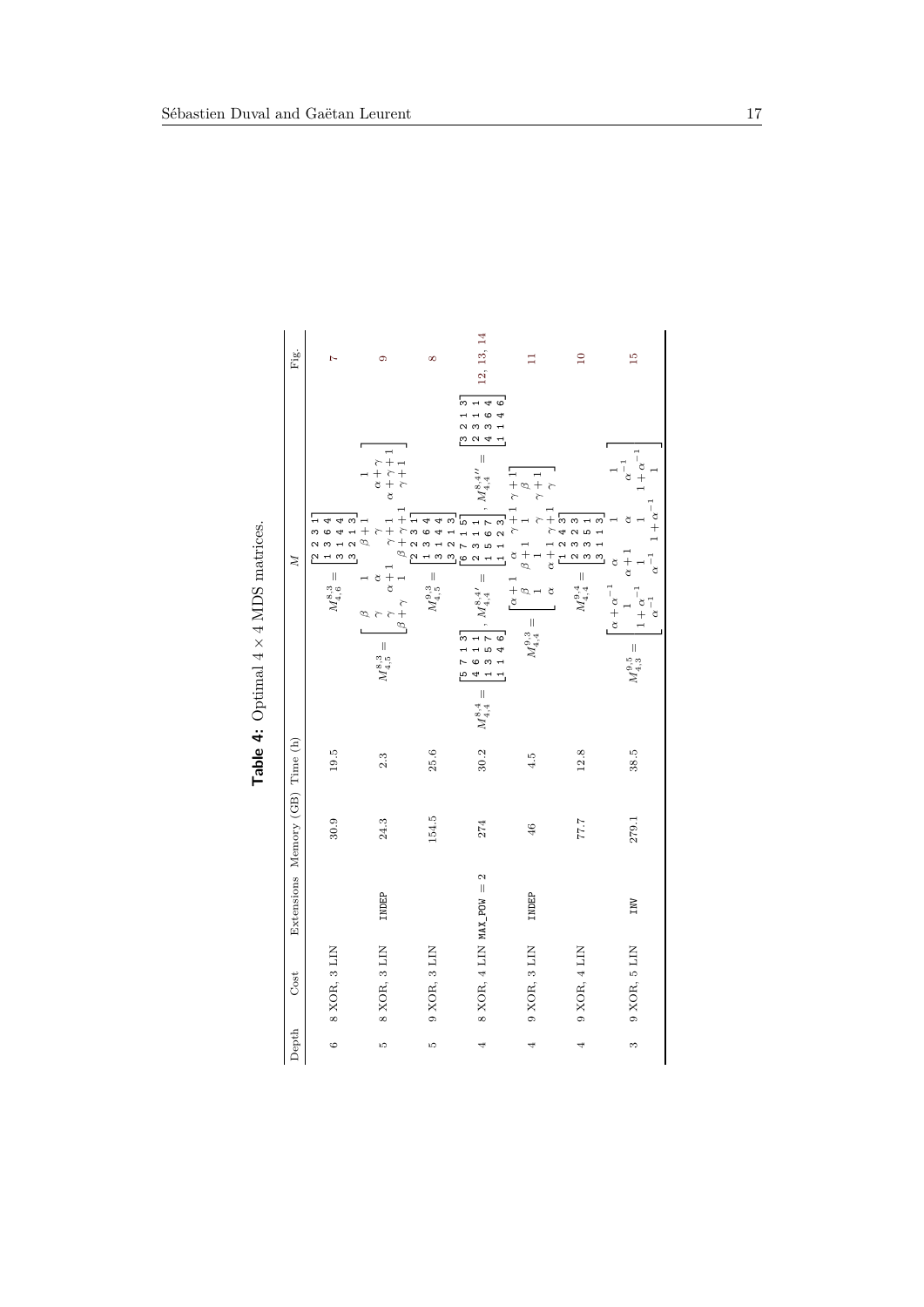## <span id="page-17-0"></span>**6 Instantiation**

When we have a formal matrix *M* in  $\alpha$  with all the minors being non-zero polynomials, we can look for concrete choices of  $\alpha$  with a low implementation cost that give a linear mapping with maximum branch number. For a given matrix  $A \in M_n(\mathbb{F}_2)$ , we can build  $M(A)$  by substituting  $\alpha$  by  $A$ , and test whether the resulting linear mapping in  $M_k(M_n(\mathbb{F}_2))$  has maximum branch number. As seen in Section [2,](#page-1-0) the linear mapping has maximum branch number if and only if all square sub-matrices following the  $n \times n$  blocks are non-singular. Moreover, since all the blocks are polynomials in *A*, they commute, and we can compute the determinants by blocks [\[Sil00\]](#page-22-12). Indeed, with *I, J* subsets of the lines and columns, and  $m_{I,J} = \det_{\mathbb{F}_2[\alpha]}(M_{|I,J})$  the corresponding minor in  $\mathbb{F}_2[\alpha]$ , we have:

$$
\det_{\mathbb{F}_2}(M(A)_{|I,J}) = \det_{\mathbb{F}_2}(\det_{M_n(\mathbb{F}_2)}(M(A)_{|I,J})) = \det_{\mathbb{F}_2}(m_{I,J}(A)).
$$

Therefore,  $M(A)$  is MDS if and only if all the  $m_I$ ,  $I(A)$  (the formal minors evaluated on *A*) are non-singular.

Finally, let  $\mu_A$  be the minimal polynomial of *A* (a minimal degree polynomial such that  $\mu_A(A) = 0$ ). We have the following characterization of *A* 

<span id="page-17-1"></span>**Proposition 1.** Let  $M \in M_k(\mathbb{F}_2[\alpha])$  be a formal matrix, with formal minors  $m_{I,J}$ , and  $A \in M_n(\mathbb{F}_2)$  *a linear mapping.* 

*Then*  $M(A)$  *is MDS if and only if*  $\mu_A$  *is relatively prime with all the formal minors*  $m_{I,J}$ .

*Proof.* If  $gcd(\mu_A, m_{I,J}) = 1$ , there exist polynomials *u, v* such that  $u\mu_A + v m_{I,J} = 1$  from Bezout identity. In particular

$$
u(A)\mu_A(A) + v(A)m_{I,J}(A) = v(A)m_{I,J}(A) = 1,
$$

therefore  $m_{I,J}(A)$  is non-singular. If this holds for all  $m_{I,J}$  then  $M(A)$  is MDS.

Reciprocally, we assume that there exist *I, J* such that  $p = \text{gcd}(\mu_A, m_{I,J})$  is nonconstant. Then  $p(A)$  must be singular (otherwise, we have  $\mu_A = pq$  with  $q(A) = 0$  which contradicts the definition of the minimal polynomial  $\mu_A$ ). Therefore,  $m_{I,J}(A)$  is also singular and  $M(A)$  is not MDS. П П

In particular, if all the minors are of degree strictly lower than  $n$ , and  $\pi$  is an irreducible polynomial of degree *n*, then we can use the companion matrix of  $\pi$  as  $A$ , and this yields an MDS matrix  $M(A)$ . In this case, A actually corresponds to multiplication in a finite field. More generally, we can use this construction even if  $\pi$  is not irreducible. As long as  $\pi$  is relatively prime with all the formal minors  $m_{I,J}$ , the resulting matrix  $M(A)$  will be MDS. In terms of implementation cost, choosing a trinomial for  $\pi$  will result in an optimal implementation for the evaluation of *A*: a single xor gate and only wire crossings in hardware, or a shift and conditional xor in software.

#### **6.1 With inverse**

When we also use the inverse of  $\alpha$  to construct the matrix  $M$ , the coefficients of the matrix, and the formal minors  $m_{I,J}$ , will be Laurent polynomials in  $\mathbb{F}_2[\alpha, \alpha^{-1}]$ , rather than plain polynomials. In order to instantiate such a matrix *M*, we must use a non-singular matrix *A*, and we still have the property that  $M(A)$  is MDS if and only if all the  $m<sub>I,J</sub>(A)$  are non-singular. Moreover, we can write  $m_{I,J} = \tilde{m}_{I,J} \times \alpha^{z_I, J}$  with  $\tilde{m}_{I,J}$  a polynomial  $(z_I, J)$ is chosen to minimize the degree of  $\tilde{m}_{I,J}$ , and  $m_{I,J}(A)$  is non-singular if and only if  $\tilde{m}_{I,J}(A)$  is non-singular, because A is necessarily non-singular. Therefore, we can still use a characterization based on the minimal polynomial  $\mu_A$ :  $M(A)$  is MDS if and only if  $\mu_A$ is relatively prime with all the  $\tilde{m}_{I,J}$ .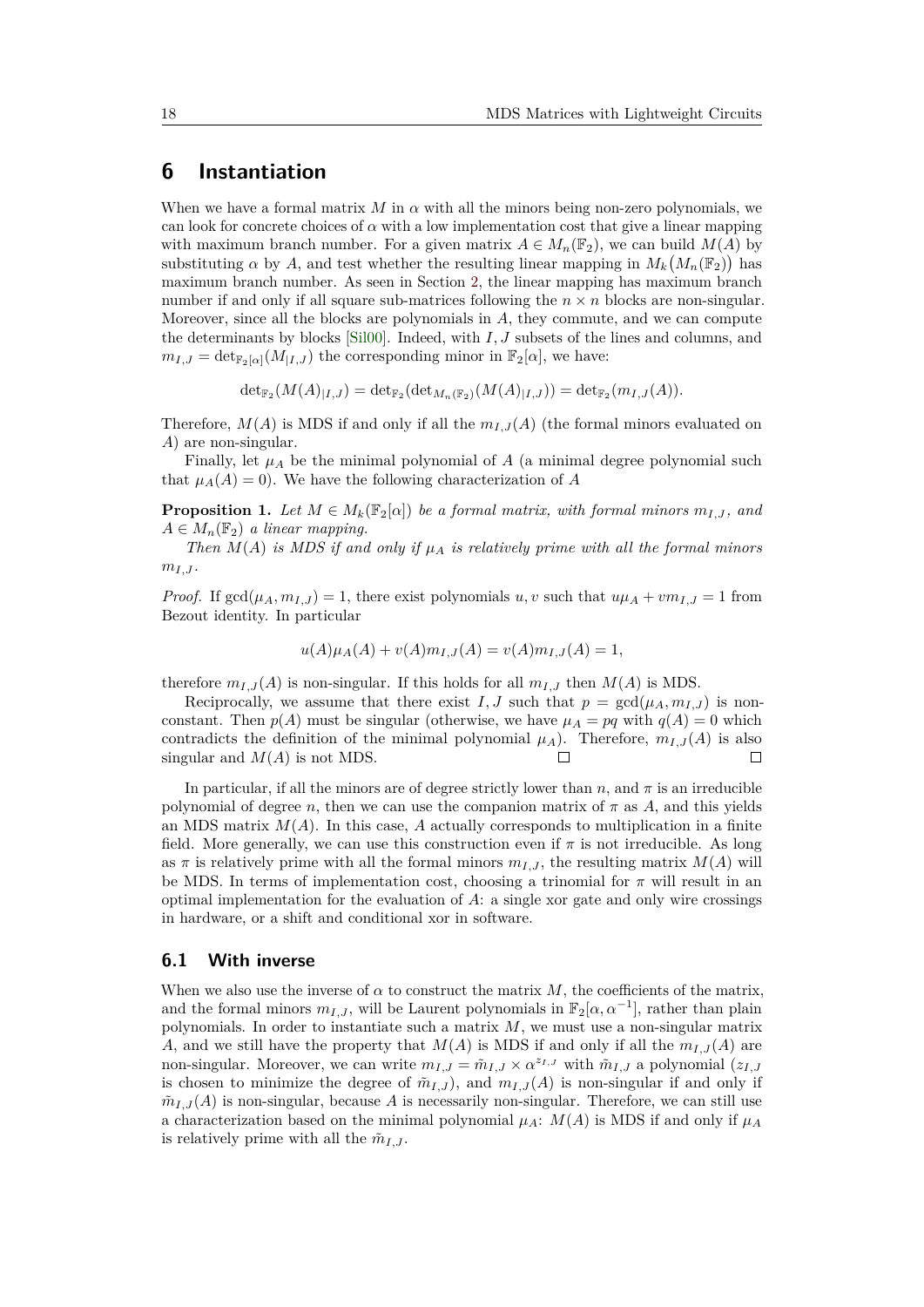#### <span id="page-18-0"></span>**6.2 With independent multiplications**

When we use the independent multiplications extension of the algorithm, the result is a formal matrix with coefficients in  $\mathbb{F}_2[\alpha,\beta,\gamma]$ , whose minors are non-zero polynomials in  $\mathbb{F}_2[\alpha,\beta,\gamma]$ . Since the polynomial computations only make sense when  $\alpha, \beta$  and  $\gamma$  commute, we will instantiate it with linear mappings that commute. If we use mappings *A*, *B*, *C* with  $AB = BA$ ,  $AC = CA$ ,  $BC = CB$ , polynomials evaluated in  $A, B, C$  commute, and  $M(A, B, C)$  is MDS if and only if all the  $m_I$ <sub>*J*</sub> $(A, B, C)$  (the formal minors evaluated in *A, B, C*) are non-singular.

In particular, if we instantiate  $\alpha$ ,  $\beta$  and  $\gamma$  as powers of a fixed linear mapping *A*, we can use the previous results to characterize the mappings *A* that yield an MDS matrix from their minimal polynomials.

#### **6.3 Low xor count instantiations**

In practice, we want to choose  $A$  so that  $M(A)$  is MDS, and  $A$  also has a low implementation cost. Following the results of Beierle, Kranz, and Leander [\[BKL16\]](#page-20-2), we know that multiplication by an element  $\alpha$  in  $GF(2<sup>n</sup>)$  can be implemented with a single bitwise xor if and only if the minimal polynomial of  $\alpha$  is a trinomial of degree *n*. Moreover, their proof can be generalized to arbitrary mappings *A* in  $M_n(\mathbb{F}_2)$ , with the following result: if *A* can be implemented with a single xor then either *A* is singular (*i.e.*  $\alpha|\mu_A$ ),  $A + 1$  is singular  $(i.e. \ (\alpha+1)|\mu_A)$  or  $\mu_A$  is a trinomial of degree *n*.

Since all the matrices we list in Table [3](#page-15-0) and Table [4](#page-16-0) have  $\alpha$  and  $\alpha+1$  as a minor, the only interesting candidates with an xor count of one are matrices with a minimal polynomial that is a trinomial of degree *n*. Therefore we concentrate our search on companion matrices of trinomials. (For a given trinomial *t*, there are many different matrices with an xor count of one and *t* as minimal polynomial, but they are either all MDS or all non-MDS, because of Proposition [1.](#page-17-1))

We now instantiate the matrices from Table [1.](#page-2-0) We define  $A_8$  the companion matrix of  $X^8 + X^2 + 1$  over  $\mathbb{F}_2$ ;  $A_8^{-1}$  has minimal polynomial  $X^8 + X^6 + 1$ :

| 000000<br>$00100000$<br>00010000<br>$000001000$<br>00000010<br>00000001<br>0100000 | 00001<br>0000000<br>$\cdot$ 0 0 0 0 0 0 $\cdot$<br>$\begin{smallmatrix} 0 & 0 & 1 & 0 & 0 & 0 & 0 & 0 \\ 0 & 0 & 0 & 1 & 0 & 0 & 0 & 0 \\ \end{smallmatrix}$<br>00001000<br>0000100<br>0000010 |  |
|------------------------------------------------------------------------------------|------------------------------------------------------------------------------------------------------------------------------------------------------------------------------------------------|--|
|------------------------------------------------------------------------------------|------------------------------------------------------------------------------------------------------------------------------------------------------------------------------------------------|--|

Similarly, we define  $A_4$  the companion matrix of  $X^4 + X + 1$  over  $\mathbb{F}_2$ ;  $A_4^{-1}$  has minimal polynomial  $X^4 + X^3 + 1$ :

$$
A_4 = \begin{bmatrix} 0 & 1 & 0 & 0 \\ 0 & 1 & 0 & 0 \\ 0 & 0 & 1 & 0 \\ 1 & 1 & 0 & 0 \end{bmatrix} \qquad A_4^{-1} = \begin{bmatrix} 1 & 0 & 0 & 1 \\ 1 & 0 & 0 & 0 \\ 0 & 1 & 0 & 0 \\ 0 & 0 & 1 & 0 \end{bmatrix}
$$

It is not generally the case, but for the matrices of Table [1,](#page-2-0)  $A_8$ ,  $A_4$ ,  $A_8^{-1}$  and  $A_4^{-1}$  are enough to instantiate the results of the algorithm over  $\mathbb{F}_2^8$ . For instance, over  $\mathbb{F}_2[X]$ :

#### **The trinomials and their factorization are**

$$
X^{8} + X + 1 = (X^{2} + X + 1)(X^{6} + X^{5} + X^{3} + X^{2} + 1),
$$
  
\n
$$
X^{8} + X^{2} + 1 = (X^{4} + X + 1)^{2},
$$
  
\n
$$
X^{8} + X^{3} + 1 = (X^{3} + X + 1)(X^{5} + X^{3} + X^{2} + X + 1),
$$
  
\n
$$
X^{8} + X^{4} + 1 = (X^{2} + X + 1)^{4},
$$
  
\n
$$
X^{8} + X^{5} + 1 = (X^{3} + X^{2} + 1)(X^{5} + X^{4} + X^{3} + X^{2} + 1),
$$
  
\n
$$
X^{8} + X^{6} + 1 = (X^{4} + X^{3} + 1)^{2},
$$
  
\n
$$
X^{8} + X^{7} + 1 = (X^{2} + X + 1)(X^{6} + X^{4} + X^{3} + X + 1).
$$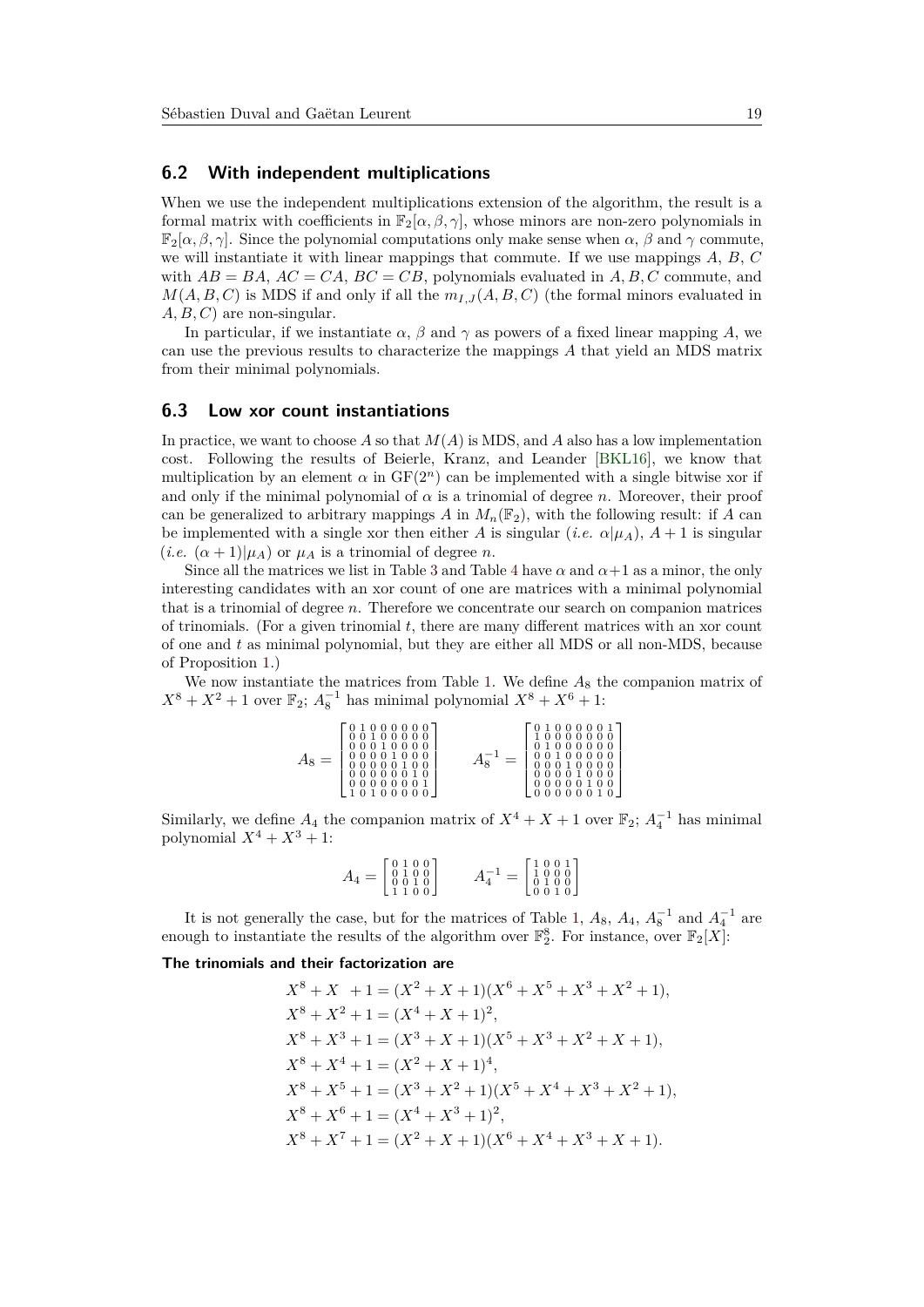In particular, there are only 2 trinomials which factorize to degree 4 polynomials:  $X^8 + X^2 + 1 = (X^4 + X + 1)^2$  and  $X^8 + X^6 + 1 = (X^4 + X^3 + 1)^2$ .

 $\bf{The}$  minors of  $M_{4,6}^{8,3} =$  $\lceil$  $\Big\}$ 2 2 3 1 1 3 6 4 3 1 4 4 3 2 1 3 1  $\overline{\phantom{a}}$ **are**  $\{1, X, X+1, X^2, X^2+1, X^2+X, X^2+X+1, X^3, X^3+1, X^3+X, X^3+X+1, X^3+X^2\}$  $X^2 + 1, X^3 + X^2 + X, X^3 + X^2 + X + 1$ whose factors are

$$
\{X, X+1, X^3+X+1, X^2+X+1, X^3+X^2+1\}
$$

None is of degree greater than 3, therefore they are all relatively prime with both  $X^8 + X^2 + 1$  and  $X^8 + X^6 + 1$ . Picking either  $\alpha = A_8$  or  $\alpha = A_8^{-1}$  therefore yields an MDS matrix over  $\mathbb{F}_2^8$ . A full implementation is given in Appendix [C.](#page-26-0)

The factors of the minors of  $M_{4,4}^{8,4} =$  $\lceil$  $\Big\}$ 5 7 1 3 4 6 1 1 1 3 5 7 1 1 4 6 1  $\overline{\phantom{a}}$ **are**  ${X, X + 1, X^3 + X + 1, X^2 + X + 1, X^3 + X^2 + 1, X^4 + X^3 + 1}$ 

The only factor of degree 4 is  $X^4 + X^3 + 1$ , so there is at least one minor which is not relatively prime with  $X^8 + X^6 + 1$ , but they are all relatively prime with  $X^8 + X^2 + 1$ . Picking  $\alpha = A_8$  therefore yields an MDS matrix over  $\mathbb{F}_2^8$ .

The other results are obtained in a similar fashion.

**6.3.1** Instantiation of  $M^{8,3}_{4,5} =$  $\left[\begin{array}{cccc} \beta & 1 & \beta+1 & 1 \\ \gamma & \alpha & \gamma & \alpha+\gamma \\ \gamma & \alpha+1 & \gamma+1 & \alpha+\gamma+1 \\ \beta+\gamma & 1 & \beta+\gamma+1 & \gamma+1 \end{array}\right]$ 

Following Section [6.2,](#page-18-0) we first instantiate all the linear mappings as powers of single  $\alpha$ . Using the sage code given in Appendix [B,](#page-25-0) we found that setting  $\beta = \alpha^{-1}$  and  $\gamma = \alpha^2$  still gives an MDS matrix. The factors of the minors of the resulting matrix are:

$$
X, X+1, X^2+X+1, X^3+X+1, X^3+X^2+1, X^4+X+1
$$

The only factor of degree 4 is  $X^4 + X^3 + 1$ , therefore  $\alpha = A^{-1}$  yields an MDS matrix over  $\mathbb{F}_2^8$ .

## **Conclusion**

Like the parallel work of [\[KLSW17\]](#page-22-8), our results show that global optimization of an MDS matrix is much more powerful than local optimization of the coefficients. Moreover, our approach allows to find new MDS matrices optimized for a global lightweight implementation, while the straight line tools used in [\[KLSW17\]](#page-22-8) can only find a good implementation of a given matrix. As can be seen in Table [1,](#page-2-0) our approach leads to even better results. In particular, the best  $4 \times 4$  MDS matrix with 8-bit words previously reported has an xor count of 72, while our best result has an xor count of only 67. Moreover, our approach can take into account the depth of the circuits. When considering results with a depth of 3 (the minimal depth possible), we still have an MDS matrix with xor count only 77 which would be challenging with straight line program optimizations. Finally, we tried to run the straight line program tools on the binary matrices found by our search, but the implementations found by the tools are not as good as ours.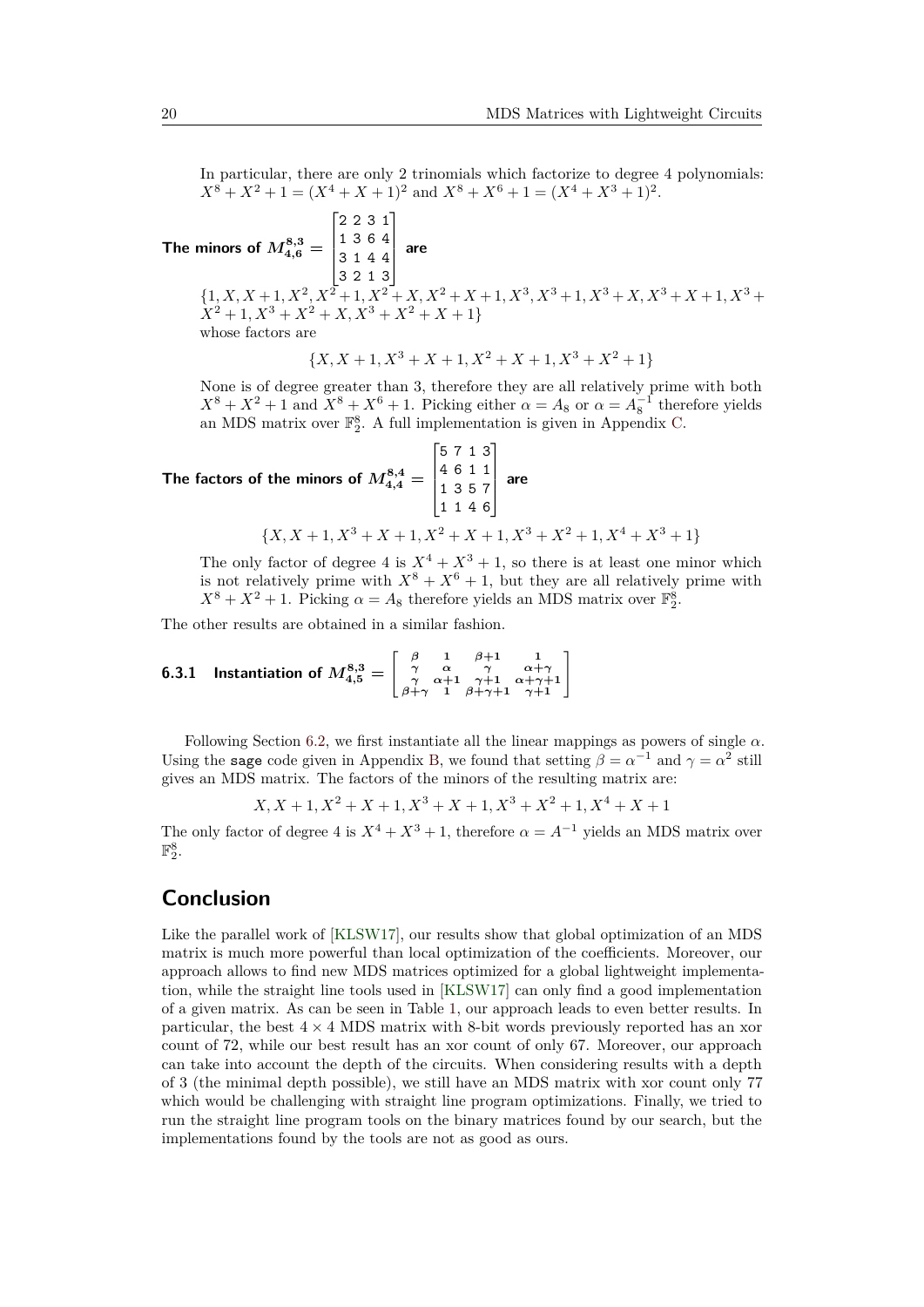## **References**

- <span id="page-20-6"></span>[ADK<sup>+</sup>14] Martin R. Albrecht, Benedikt Driessen, Elif Bilge Kavun, Gregor Leander, Christof Paar, and Tolga Yalçin. Block ciphers - focus on the linear layer (feat. PRIDE). In Juan A. Garay and Rosario Gennaro, editors, *CRYPTO 2014, Part I*, volume 8616 of *LNCS*, pages 57–76. Springer, Heidelberg, August 2014.
- <span id="page-20-1"></span>[AF13] Daniel Augot and Matthieu Finiasz. Exhaustive search for small dimension recursive MDS diffusion layers for block ciphers and hash functions. In *ISIT*, pages 1551–1555. IEEE, 2013.
- <span id="page-20-0"></span>[AIK<sup>+</sup>01] Kazumaro Aoki, Tetsuya Ichikawa, Masayuki Kanda, Mitsuru Matsui, Shiho Moriai, Junko Nakajima, and Toshio Tokita. Camellia: A 128-bit block cipher suitable for multiple platforms - Design and analysis. In Douglas R. Stinson and Stafford E. Tavares, editors, *SAC 2000*, volume 2012 of *LNCS*, pages 39–56. Springer, Heidelberg, August 2001.
- <span id="page-20-9"></span>[BBG<sup>+</sup>09] Ryad Benadjila, Olivier Billet, Henri Gilbert, Gilles Macario-Rat, Thomas Peyrin, Matt Robshaw, and Yannick Seurin. Sha-3 proposal: Echo. *Submission to NIST (updated)*, page 113, 2009.
- <span id="page-20-8"></span>[BBR16] Subhadeep Banik, Andrey Bogdanov, and Francesco Regazzoni. Atomic-AES: A compact implementation of the AES encryption/decryption core. In Orr Dunkelman and Somitra Kumar Sanadhya, editors, *INDOCRYPT 2016*, volume 10095 of *LNCS*, pages 173–190. Springer, Heidelberg, December 2016.
- <span id="page-20-4"></span>[BCG<sup>+</sup>12] Julia Borghoff, Anne Canteaut, Tim Güneysu, Elif Bilge Kavun, Miroslav Knežević, Lars R. Knudsen, Gregor Leander, Ventzislav Nikov, Christof Paar, Christian Rechberger, Peter Rombouts, Søren S. Thomsen, and Tolga Yalçin. PRINCE - A low-latency block cipher for pervasive computing applications - extended abstract. In Xiaoyun Wang and Kazue Sako, editors, *ASIACRYPT 2012*, volume 7658 of *LNCS*, pages 208–225. Springer, Heidelberg, December 2012.
- <span id="page-20-5"></span>[BJK<sup>+</sup>16] Christof Beierle, Jérémy Jean, Stefan Kölbl, Gregor Leander, Amir Moradi, Thomas Peyrin, Yu Sasaki, Pascal Sasdrich, and Siang Meng Sim. The SKINNY family of block ciphers and its low-latency variant MANTIS. In Matthew Robshaw and Jonathan Katz, editors, *CRYPTO 2016, Part II*, volume 9815 of *LNCS*, pages 123–153. Springer, Heidelberg, August 2016.
- <span id="page-20-3"></span>[BKL<sup>+</sup>07] Andrey Bogdanov, Lars R. Knudsen, Gregor Leander, Christof Paar, Axel Poschmann, Matthew J. B. Robshaw, Yannick Seurin, and C. Vikkelsoe. PRESENT: An ultra-lightweight block cipher. In Pascal Paillier and Ingrid Verbauwhede, editors, *CHES 2007*, volume 4727 of *LNCS*, pages 450–466. Springer, Heidelberg, September 2007.
- <span id="page-20-2"></span>[BKL16] Christof Beierle, Thorsten Kranz, and Gregor Leander. Lightweight multiplication in GF(2*<sup>n</sup>*) with applications to MDS matrices. In Matthew Robshaw and Jonathan Katz, editors, *CRYPTO 2016, Part I*, volume 9814 of *LNCS*, pages 625–653. Springer, Heidelberg, August 2016.
- <span id="page-20-7"></span>[BMP13] Joan Boyar, Philip Matthews, and René Peralta. Logic minimization techniques with applications to cryptology. *Journal of Cryptology*, 26(2):280–312, April 2013.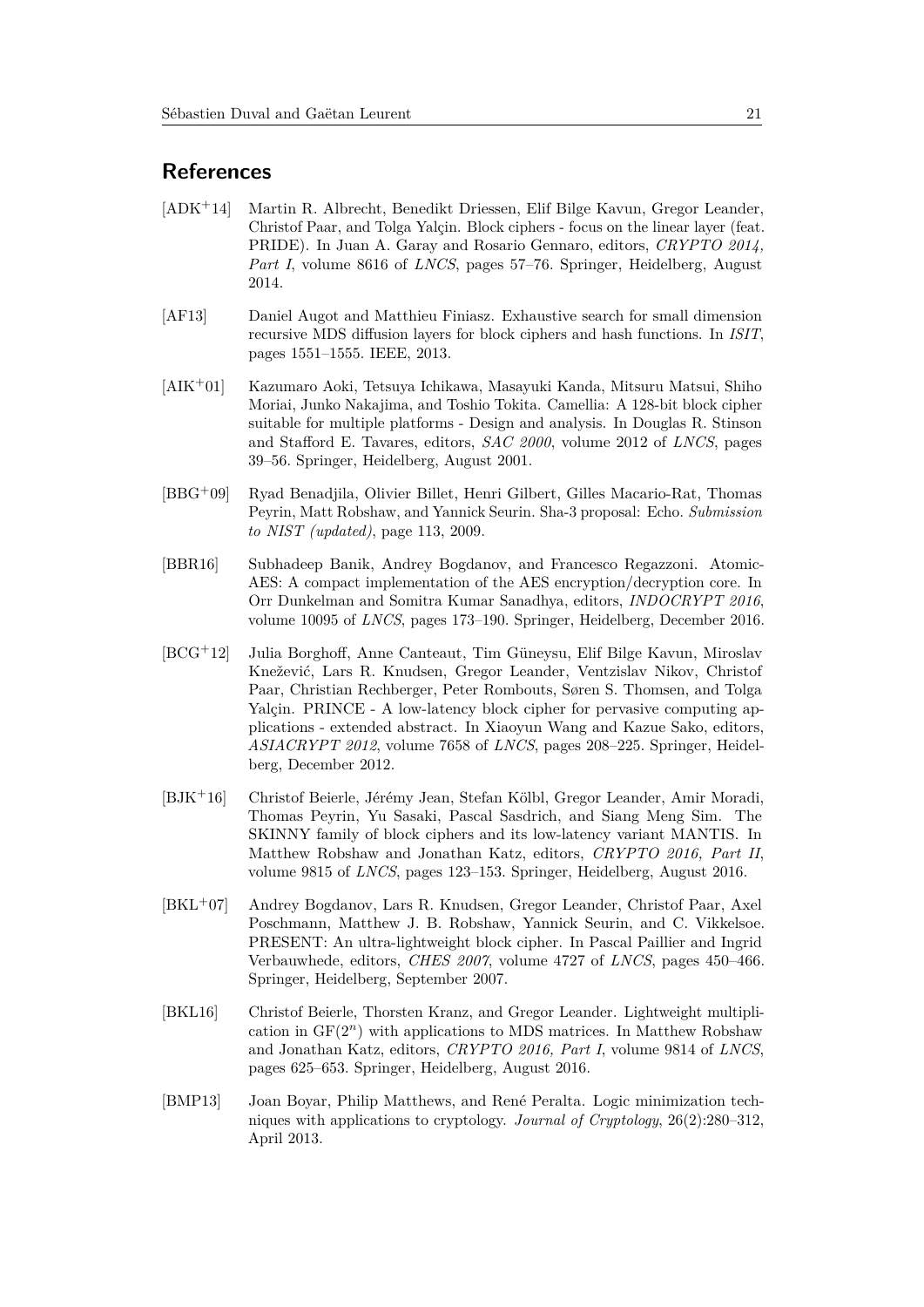- <span id="page-21-10"></span>[BNN<sup>+</sup>10] Paulo Barreto, Ventzislav Nikov, Svetla Nikova, Vincent Rijmen, and Elmar Tischhauser. Whirlwind: a new cryptographic hash function. *Designs, Codes and Cryptography*, 56(2):141–162, Aug 2010.
- <span id="page-21-6"></span>[CDK09] Christophe De Cannière, Orr Dunkelman, and Miroslav Knežević. KATAN and KTANTAN - a family of small and efficient hardware-oriented block ciphers. In Christophe Clavier and Kris Gaj, editors, *CHES 2009*, volume 5747 of *LNCS*, pages 272–288. Springer, Heidelberg, September 2009.
- <span id="page-21-3"></span>[CDL16] Anne Canteaut, Sébastien Duval, and Gaëtan Leurent. Construction of lightweight S-boxes using Feistel and MISTY structures. In Orr Dunkelman and Liam Keliher, editors, *SAC 2015*, volume 9566 of *LNCS*, pages 373–393. Springer, Heidelberg, August 2016.
- <span id="page-21-12"></span>[Dij59] Edsger Wybe Dijkstra. A note on two problems in connexion with graphs. *Numerische Mathematik*, 1:269–271, 1959.
- <span id="page-21-4"></span>[DPVAR00] Joan Daemen, Michaël Peeters, Gilles Van Assche, and Vincent Rijmen. Nessie proposal: Noekeon, 2000.
- <span id="page-21-1"></span>[DR01] Joan Daemen and Vincent Rijmen. The wide trail design strategy. In Bahram Honary, editor, *8th IMA International Conference on Cryptography and Coding*, volume 2260 of *LNCS*, pages 222–238. Springer, Heidelberg, December 2001.
- <span id="page-21-0"></span>[DR02] Joan Daemen and Vincent Rijmen. *The Design of Rijndael: AES - The Advanced Encryption Standard*. Information Security and Cryptography. Springer, 2002.
- <span id="page-21-2"></span>[GKM<sup>+</sup>] P. Gauravaram, L.R. Knudsen, K. Matusiewicz, F. Mendel, C. Rechberger, M. Schläffer, and S.S. Thomsen. Grøstl — a SHA-3 candidate. Submission to NIST.
- <span id="page-21-8"></span>[GLSV15] Vincent Grosso, Gaëtan Leurent, François-Xavier Standaert, and Kerem Varici. LS-designs: Bitslice encryption for efficient masked software implementations. In Carlos Cid and Christian Rechberger, editors, *FSE 2014*, volume 8540 of *LNCS*, pages 18–37. Springer, Heidelberg, March 2015.
- <span id="page-21-9"></span>[GPP11] Jian Guo, Thomas Peyrin, and Axel Poschmann. The PHOTON family of lightweight hash functions. In Phillip Rogaway, editor, *CRYPTO 2011*, volume 6841 of *LNCS*, pages 222–239. Springer, Heidelberg, August 2011.
- <span id="page-21-7"></span>[GPPR11] Jian Guo, Thomas Peyrin, Axel Poschmann, and Matthew J. B. Robshaw. The LED block cipher. In Bart Preneel and Tsuyoshi Takagi, editors, *CHES 2011*, volume 6917 of *LNCS*, pages 326–341. Springer, Heidelberg, September / October 2011.
- <span id="page-21-11"></span>[HNR68] Peter E. Hart, Nils J. Nilsson, and Bertram Raphael. A formal basis for the heuristic determination of minimum cost paths. *IEEE Trans. Systems Science and Cybernetics*, 4(2):100–107, 1968.
- <span id="page-21-5"></span>[HSH<sup>+</sup>06] Deukjo Hong, Jaechul Sung, Seokhie Hong, Jongin Lim, Sangjin Lee, Bon-Seok Koo, Changhoon Lee, Donghoon Chang, Jesang Lee, Kitae Jeong, Hyun Kim, Jongsung Kim, and Seongtaek Chee. HIGHT: A new block cipher suitable for low-resource device. In Louis Goubin and Mitsuru Matsui, editors, *CHES 2006*, volume 4249 of *LNCS*, pages 46–59. Springer, Heidelberg, October 2006.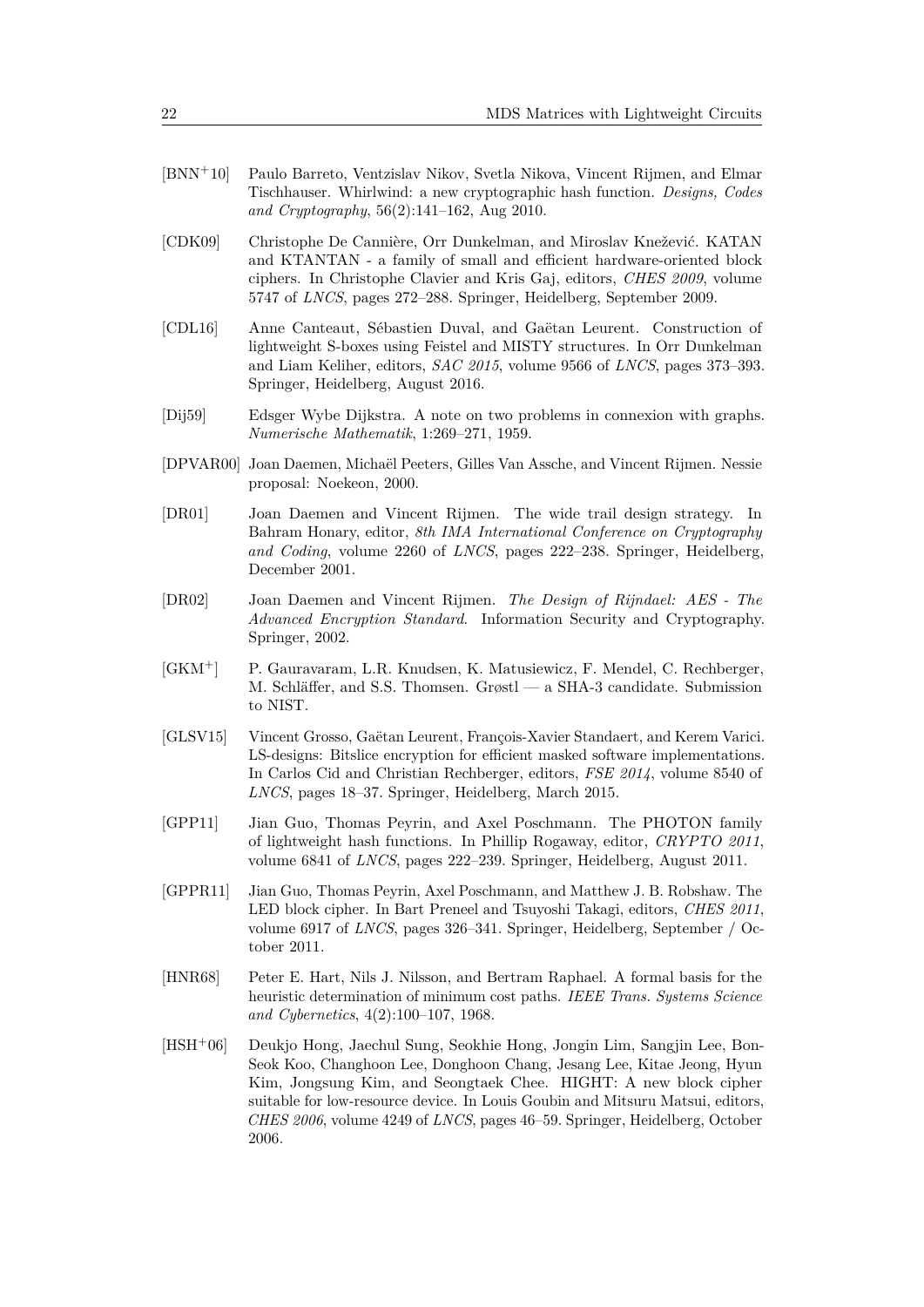- <span id="page-22-9"></span>[JPST17] Jérémy Jean, Thomas Peyrin, Siang Meng Sim, and Jade Tourteaux. Optimizing implementations of lightweight building blocks. *IACR Trans. Symm. Cryptol.*, 2017(4):130–168, 2017.
- <span id="page-22-8"></span>[KLSW17] Thorsten Kranz, Gregor Leander, Ko Stoffelen, and Friedrich Wiemer. Shorter linear straight-line programs for MDS matrices. *IACR Trans. Symm. Cryptol.*, 2017(4):188–211, 2017.
- <span id="page-22-10"></span>[KPPY14] Khoongming Khoo, Thomas Peyrin, Axel York Poschmann, and Huihui Yap. FOAM: Searching for hardware-optimal SPN structures and components with a fair comparison. In Lejla Batina and Matthew Robshaw, editors, *CHES 2014*, volume 8731 of *LNCS*, pages 433–450. Springer, Heidelberg, September 2014.
- <span id="page-22-5"></span>[LS16] Meicheng Liu and Siang Meng Sim. Lightweight MDS generalized circulant matrices. In Thomas Peyrin, editor, *FSE 2016*, volume 9783 of *LNCS*, pages 101–120. Springer, Heidelberg, March 2016.
- <span id="page-22-2"></span>[LW14] Yongqiang Li and Mingsheng Wang. Constructing S-boxes for lightweight cryptography with Feistel structure. In Lejla Batina and Matthew Robshaw, editors, *CHES 2014*, volume 8731 of *LNCS*, pages 127–146. Springer, Heidelberg, September 2014.
- <span id="page-22-6"></span>[LW16] Yongqiang Li and Mingsheng Wang. On the construction of lightweight circulant involutory MDS matrices. In Thomas Peyrin, editor, *FSE 2016*, volume 9783 of *LNCS*, pages 121–139. Springer, Heidelberg, March 2016.
- <span id="page-22-11"></span>[Nyb96] Kaisa Nyberg. Generalized Feistel networks. In Kwangjo Kim and Tsutomu Matsumoto, editors, *ASIACRYPT'96*, volume 1163 of *LNCS*, pages 91–104. Springer, Heidelberg, November 1996.
- <span id="page-22-1"></span>[RB01] Vincent Rijmen and PSLM Barreto. The whirlpool hash function, 2001.
- <span id="page-22-3"></span>[SDMS12] Mahdi Sajadieh, Mohammad Dakhilalian, Hamid Mala, and Pouyan Sepehrdad. Recursive diffusion layers for block ciphers and hash functions. In Anne Canteaut, editor, *FSE 2012*, volume 7549 of *LNCS*, pages 385–401. Springer, Heidelberg, March 2012.
- <span id="page-22-12"></span>[Sil00] John R Silvester. Determinants of block matrices. *The Mathematical Gazette*, 84(501):460–467, 2000.
- <span id="page-22-4"></span>[SKOP15] Siang Meng Sim, Khoongming Khoo, Frédérique E. Oggier, and Thomas Peyrin. Lightweight MDS involution matrices. In Gregor Leander, editor, *FSE 2015*, volume 9054 of *LNCS*, pages 471–493. Springer, Heidelberg, March 2015.
- <span id="page-22-0"></span>[SKW<sup>+</sup>99] Bruce Schneier, John Kelsey, Doug Whiting, David Wagner, Chris Hall, and Niels Ferguson. *The Twofish encryption algorithm: a 128-bit block cipher*. John Wiley & Sons, Inc., 1999.
- <span id="page-22-7"></span>[SMMK13] Tomoyasu Suzaki, Kazuhiko Minematsu, Sumio Morioka, and Eita Kobayashi. twine : A lightweight block cipher for multiple platforms. In Lars R. Knudsen and Huapeng Wu, editors, *SAC 2012*, volume 7707 of *LNCS*, pages 339–354. Springer, Heidelberg, August 2013.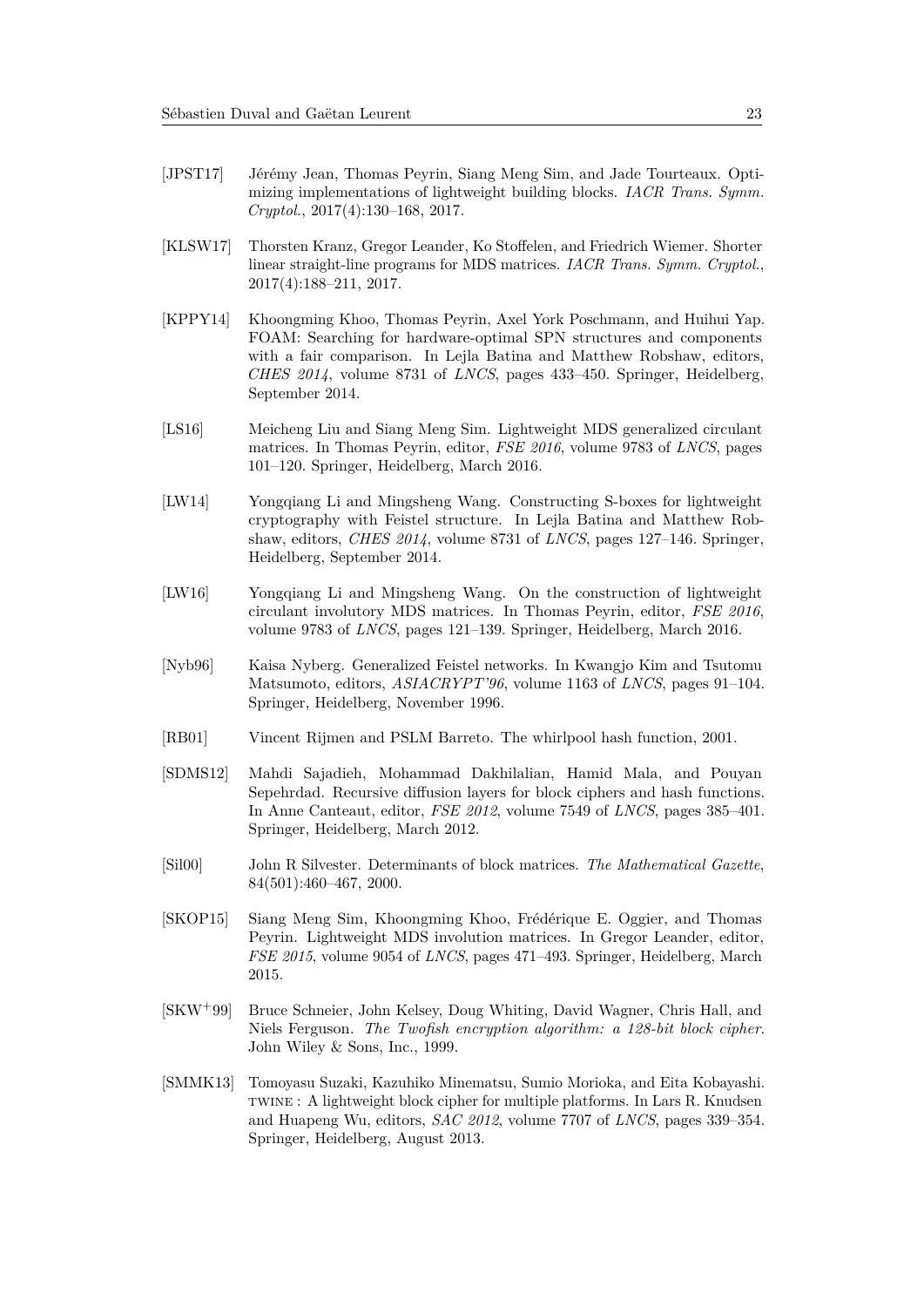- <span id="page-23-5"></span>[SMTM01] Akashi Satoh, Sumio Morioka, Kohji Takano, and Seiji Munetoh. A compact Rijndael hardware architecture with S-box optimization. In Colin Boyd, editor, *ASIACRYPT 2001*, volume 2248 of *LNCS*, pages 239–254. Springer, Heidelberg, December 2001.
- <span id="page-23-3"></span>[SS16] Sumanta Sarkar and Habeeb Syed. Lightweight diffusion layer: Importance of Toeplitz matrices. *IACR Trans. Symm. Cryptol.*, 2016(1):95–113, 2016. <http://tosc.iacr.org/index.php/ToSC/article/view/537>.
- <span id="page-23-1"></span>[UDI<sup>+</sup>11] Markus Ullrich, Christophe De Cannière, Sebastian Indesteege, Özgül Küçük, Nicky Mouha, and Bart Preneel. Finding Optimal Bitsliced Implementations of 4x4-bit S-Boxes. In *SKEW 2011 Symmetric Key Encryption Workshop, Copenhagen, Denmark*, pages 16–17, 2011.
- <span id="page-23-0"></span>[WFY<sup>+</sup>02] Dai Watanabe, Soichi Furuya, Hirotaka Yoshida, Kazuo Takaragi, and Bart Preneel. A new keystream generator MUGI. In Joan Daemen and Vincent Rijmen, editors, *FSE 2002*, volume 2365 of *LNCS*, pages 179–194. Springer, Heidelberg, February 2002.
- <span id="page-23-2"></span>[WWW13] Shengbao Wu, Mingsheng Wang, and Wenling Wu. Recursive diffusion layers for (lightweight) block ciphers and hash functions. In Lars R. Knudsen and Huapeng Wu, editors, *SAC 2012*, volume 7707 of *LNCS*, pages 355–371. Springer, Heidelberg, August 2013.
- <span id="page-23-4"></span>[WZ11] Wenling Wu and Lei Zhang. LBlock: A lightweight block cipher. In Javier Lopez and Gene Tsudik, editors, *ACNS 11*, volume 6715 of *LNCS*, pages 327–344. Springer, Heidelberg, June 2011.
- <span id="page-23-6"></span>[ZWZZ16] Ruoxin Zhao, Baofeng Wu, Rui Zhang, and Qian Zhang. Designing optimal implementations of linear layers (full version). Cryptology ePrint Archive, Report 2016/1118, 2016. <http://eprint.iacr.org/2016/1118>.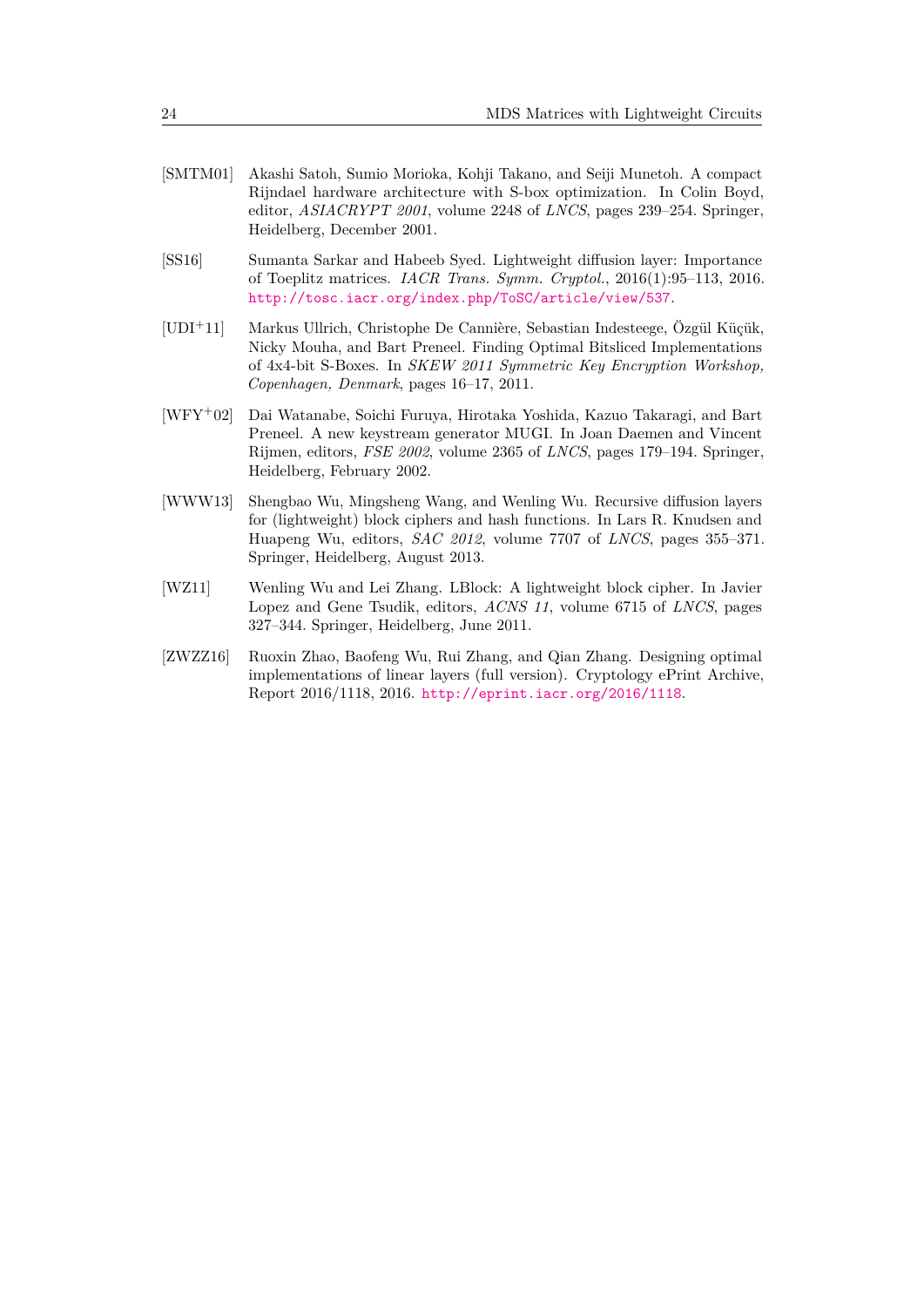## <span id="page-24-1"></span>**A Algorithm**

**Algorithm 1** Algorithm to search for MDS circuits.

```
1: function Find MDS
   Input: MAX_WEIGHT, MAX_DEPTH, weights of operations. Output: All MDS matrices
   of weight lesser than MAX_WEIGHT.
2: TestedIDs \leftarrow NULL
3: UntestedStates ← Identity
4: CurrentWeight \leftarrow 05: for state ∈ UntestedStates with state.weight = CurrentWeight do
6: if TestedIDs.contains(state.ID) then
7: continue
8: if state.isMDS() then
9: state.print())
10: continue ▷ Children are equivalent or of bigger weight.
11: state.spawnChildren(UntestedStates)
12: if {UntestedStates with CurrentWeight} = Ø then
13: CurrentWeight \leftarrow CurrentWeight + 1
     return
14: function STATE.SPAWNCHILDREN(UntestedStates)
15: for op ∈ opSet do
16: childState \leftarrow state.addOp(op)
17: if childState.weight > MAX_WEIGHT or childState.depth > MAX_DEPTH
   then
18: continue
19: if op = COPY and childState.notInjective() then
20: continue
21: UntestedStates.append(childState)
     return
22: function state.print Prints the state as a matrix, gives its weight and operations.
```
- 23: **function** state.isMDS Tests if the function is MDS by computing the determinant of all its square submatrices.
- 24: **function** state.notInjective Tests if the function is injective by computing its determinant (there are subtilities since some of the words are discarded in the end).
- 25: **function** STATE.ADDOP(op, from, to) Returns the child state from the father state and the new operation. Computes the child's weight.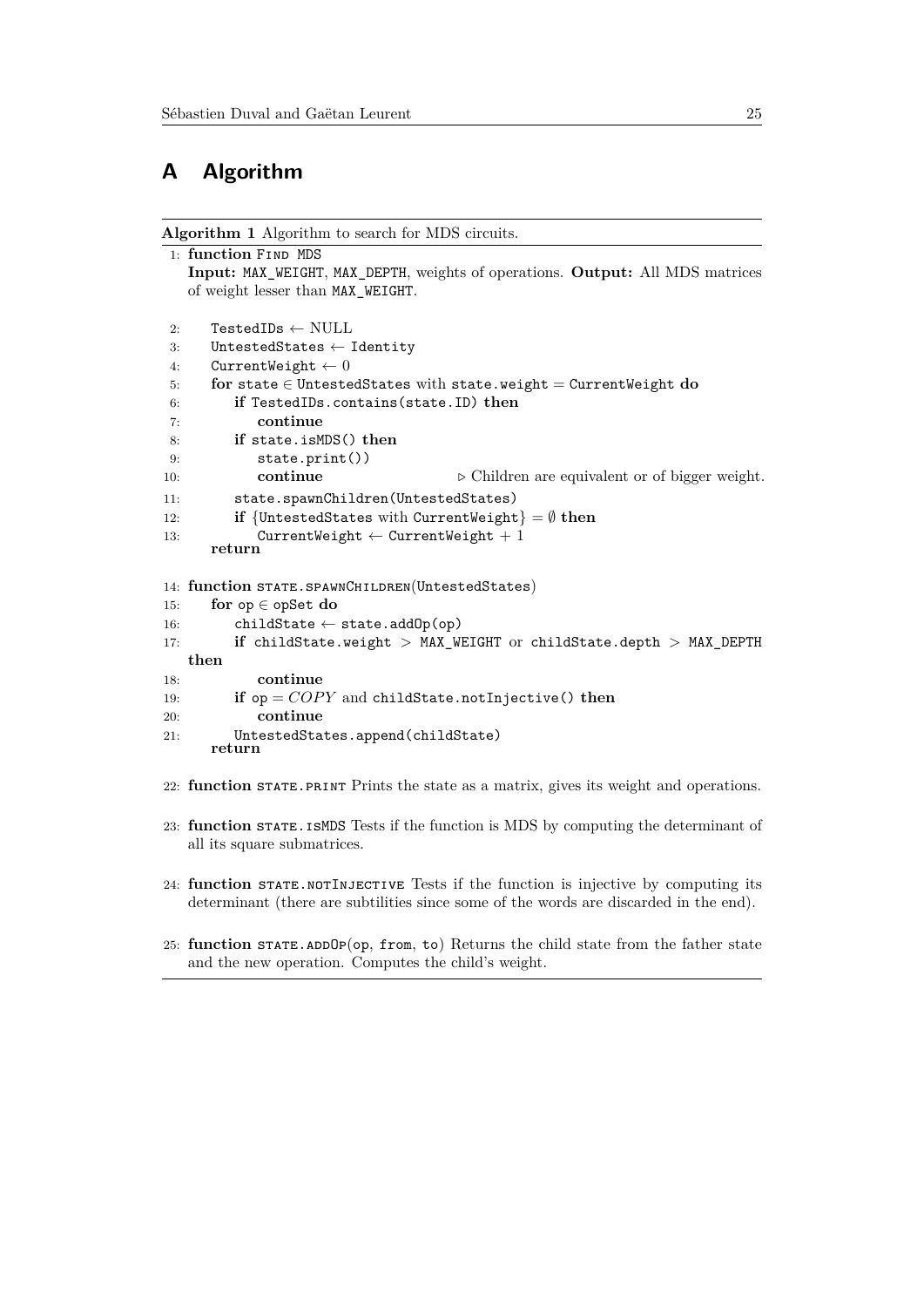## <span id="page-25-0"></span>**B Instantiation**

We can use the following sage program to instantiate the constructions of Section [6.](#page-17-0)

```
R.\langle a,b,c \rangle = PolynomialRing(GF(2))M = Matrix([b, 1, b+1, 1], \ \ \ \ \[c, a, c, a+c], \
             [c, a+1, c+1, a+c+1], \ \ \ \ \ \[b+c, 1, b+c+1, c+1]]#M = Matrix([a, a, a+1, 1], \ \ \ \ \# [1, a+1, a*(a+1), a^2], \
# [a+1,1,a^2, a^2], \
# [a+1,a,1,a+1]])
#M = Matrix([a^2+1,a^2+a+1,1,a+1], \ \ \ \ \\sharp [a<sup>^</sup>2,a<sup>^2+</sup>a,1,1], \
# [1,a+1,a^2+1,a^2+a+1], \
# [1,1,a^2,a^2+a]]
#M = Matrix([a+1,a,1,a+1], \ \ \ \ \\sharp [a, a+1, 1, 1], \
# [1,a+1,a<sup>2+</sup>a,a<sup>2</sup>4], \
# [1,1,a^2,a^2+a]]
can_invert = lambda m: m.is_invertible() \setminusif hasattr(m,"is_invertible") \
                 else not m.is_zero()
all_minors = lambda M : [m for k in range (M.nrows()) \setminusfor m in M.minors(k+1) ]
minors_factor = lambda M : \{ p \text{ for } m \text{ in all}_\text{minors}(M) \setminusfor p_{n} in factor(m)}
is_MDS = lambda M : all(can_invert(m) for m in all_iniors(M))print is_MDS(M)
MS = MatrixSpace(GF(2),8,8)
MS.is_field = lambda proof=True: False
A_8 = MS([0,1,0,0,0,0,0,0],[0,0,1,0,0,0,0,0], \ \n\big)[0,0,0,1,0,0,0,0],[0,0,0,0,1,0,0,0], \
             [0,0,0,0,0,1,0,0],[0,0,0,0,0,0,1,0], \
             [0,0,0,0,0,0,0,1],[1,0,1,0,0,0,0,0]])
A_8 = A_8^ -1print is_MDS(M.substitute({a:A_8,b:A_8^-1,c:A_8^-2}))
```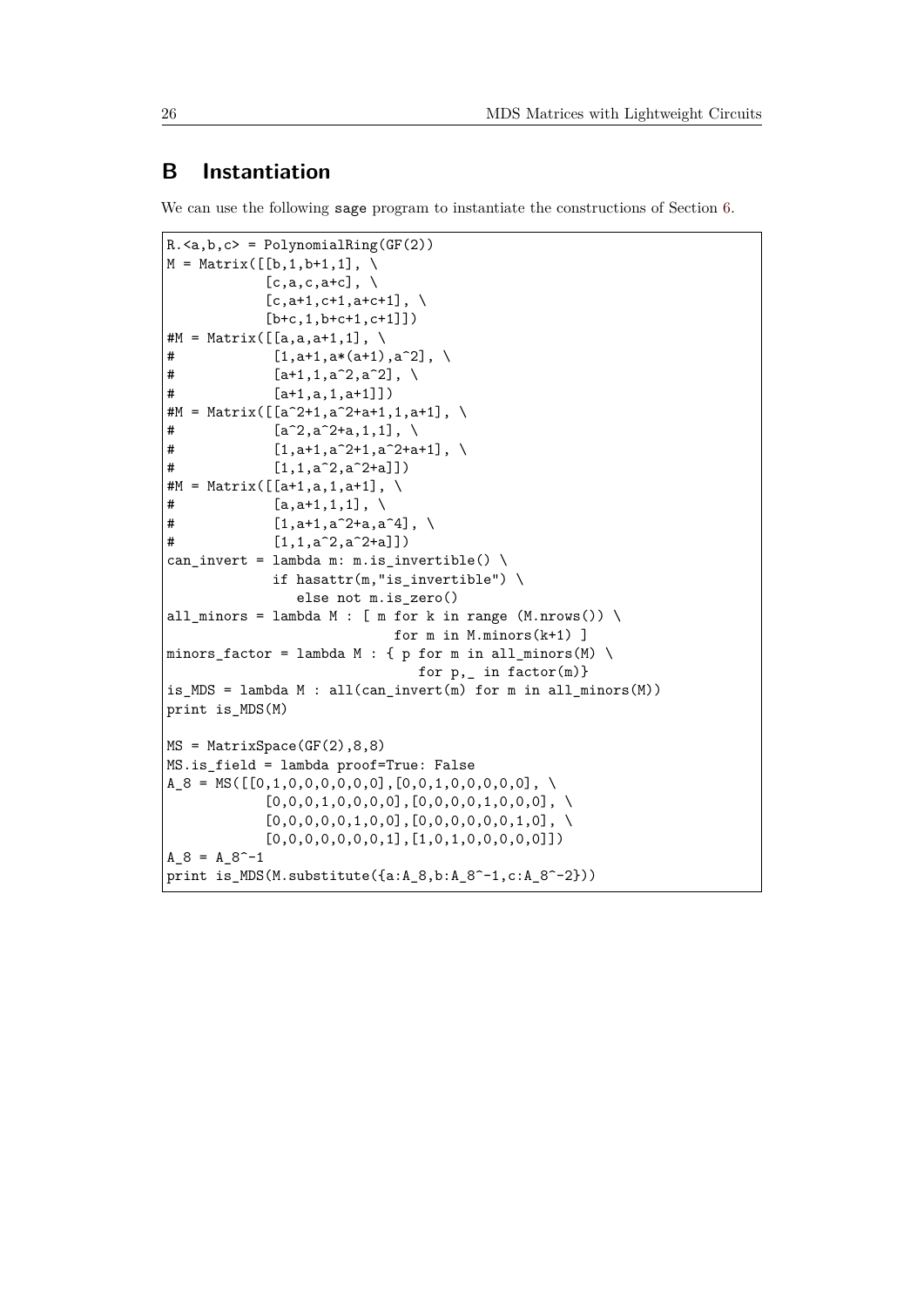# <span id="page-26-0"></span>**C** Instantiation of  $M_{4,6}^{8,3}$

The best MDS  $4 \times 4$  MDS matrix over 8-bit word that we found can be implemented with 67 bitwise xors. It is obtained from  $M_{4,6}^{8,3}$  with  $\alpha = A_8$ . This corresponds to the following binary matrix:



It can also be implemented with the following C code. The shifts are implicit and the linear function LIN corresponds to  $A_8$ . Other matrices can be implemented in a similar way.

```
#define ROT(x) (((x)<<1) | ((x)>>7))#define LIN(x) (ROT((x)) \cap ((x) >> 1)&1))
uint32 t MDS(uint32 t x) {
  uint8 t a = x, b = x>>8, c = x>>16, d = x>>24;
  a^{\sim} = b;
  c \stackrel{\frown}{=} d;
  d \frown = LIN(a);b \cong c;
  b = LIN(b);a^{\sim} = b;
  c \cong \text{LIN}(d);d \hat{=} a;b \cong c;
  return (((((\text{uint32}_t)c < 8) | b) < 8) | a) < 8) | d;}
```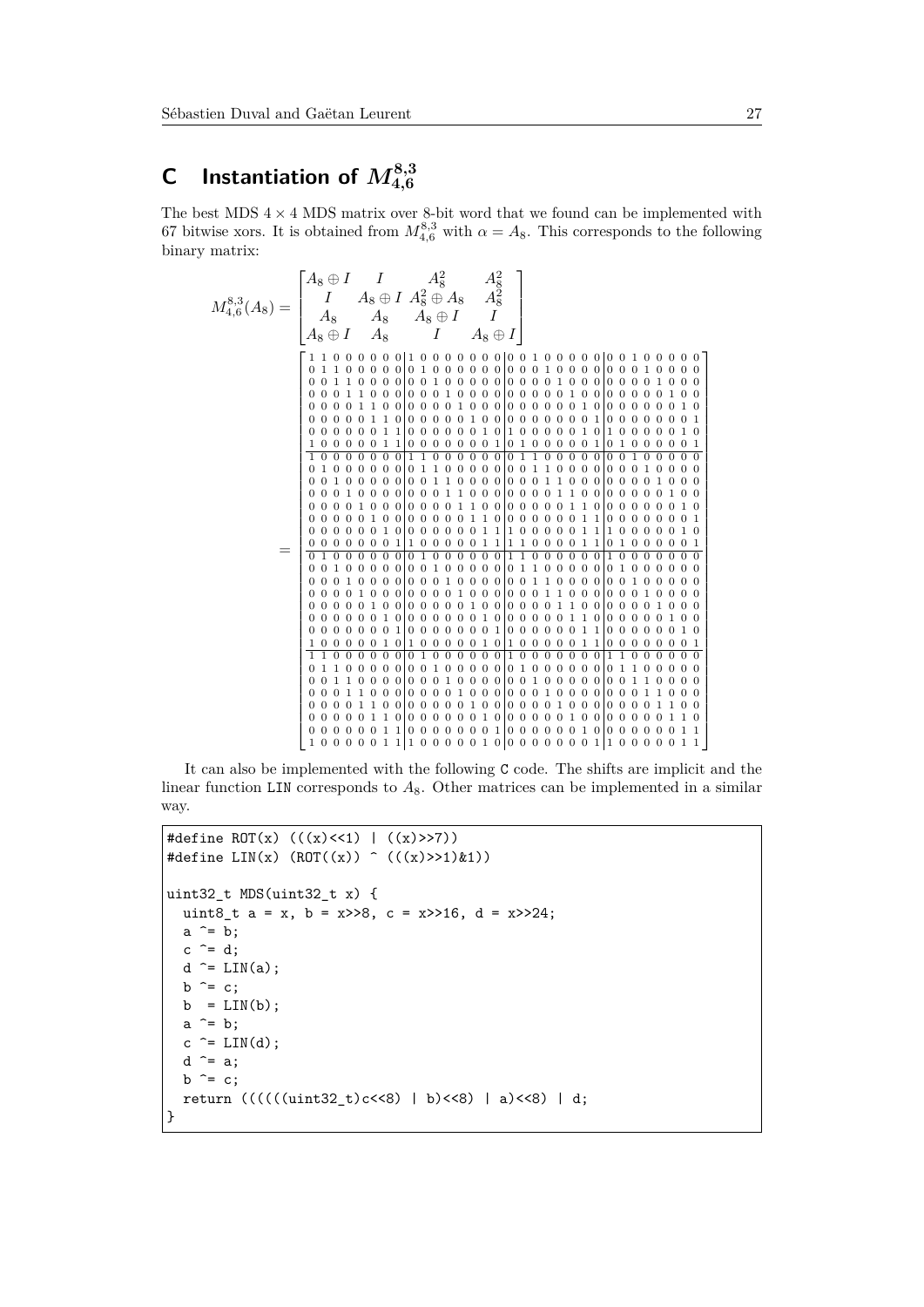# <span id="page-27-1"></span>**D Figures**

## <span id="page-27-0"></span>**D.1**  $3 \times 3$  **matrices**





**Figure 3:**  $3 \times 3$  MDS matrix with depth 4:  $M^{5,1}_{3,4}=\left[\begin{smallmatrix} 3 & 2 & 2 \ 2 & 3 & 2 \ 2 & 2 & 3 \end{smallmatrix}\right]$ 

**Figure 4:**  $3 \times 3$  MDS matrix with depth 4:  $M^{5,1}_{3,4}$  $' = \left[\begin{smallmatrix} 2 & 1 & 3 \\ 1 & 1 & 1 \\ 3 & 1 & 2 \end{smallmatrix}\right]$ 



**Figure 5:**  $3 \times 3$  MDS matrix with depth 3:  $M_{3,3}^{5,2} = \begin{bmatrix} 3 & 1 & 3 \\ 1 & 1 & 2 \\ 2 & 1 & 1 \end{bmatrix}$ **Figure 6:**  $3 \times 3$  MDS matrix with depth 2:  $M_{3,2}^{6,3} = \begin{bmatrix} 2 & 1 & 1 \\ 1 & 2 & 1 \\ 1 & 1 & 2 \end{bmatrix}$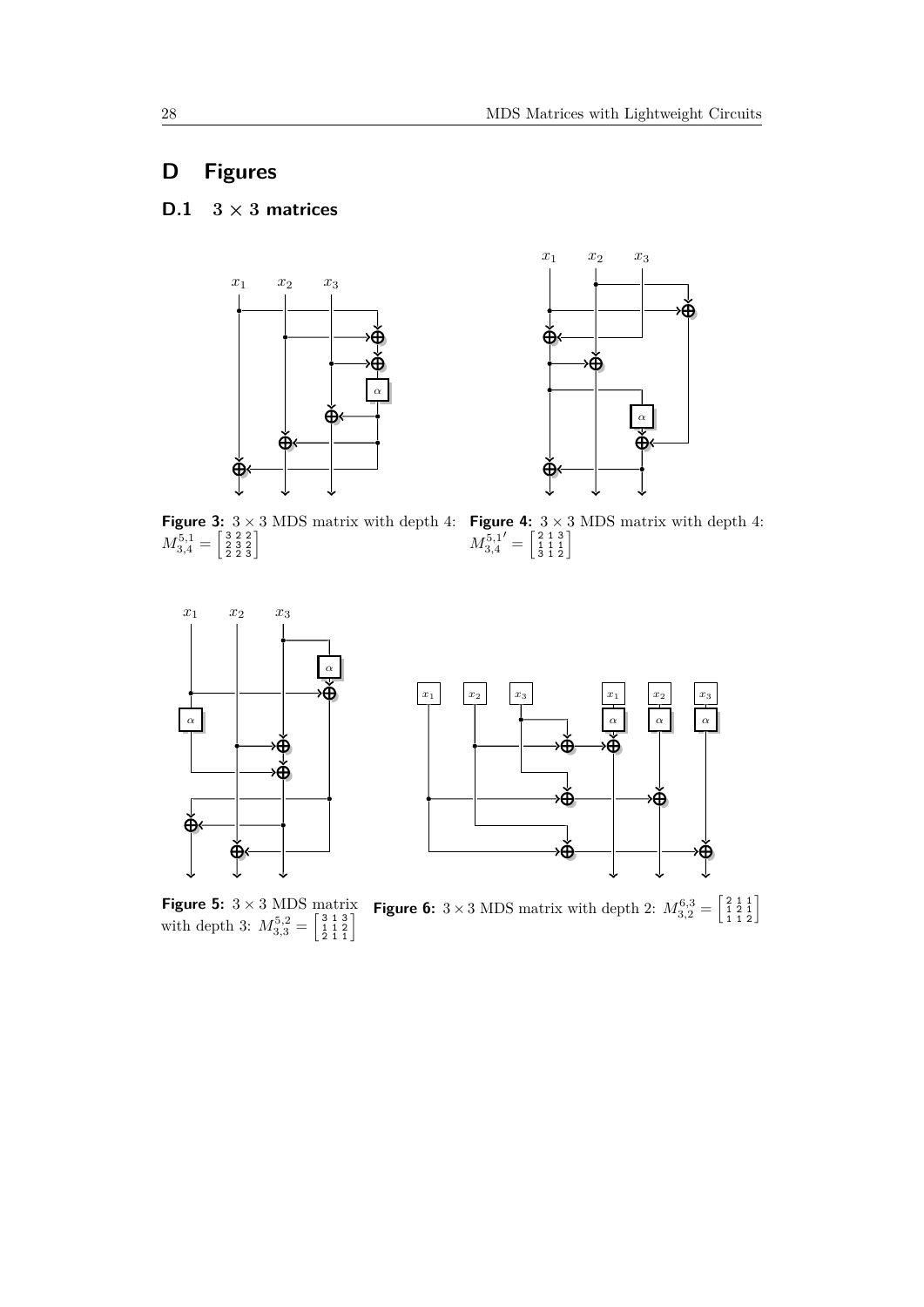## <span id="page-28-0"></span>**D.2**  $4 \times 4$  **matrices**





**Figure 7:**  $4 \times 4$  MDS matrix with depth 6:  $M_{4,6}^{8,3} = \left[\begin{smallmatrix} 3&1&4&4\ 1&3&6&4\ 2&2&3&1\ 3&2&1&3 \end{smallmatrix}\right]$ 

**Figure 8:**  $4 \times 4$  MDS matrix with depth 5:  $M_{4,5}^{9,3} = \left[\begin{smallmatrix} 2 & 2 & 3 & 1 \ 1 & 3 & 6 & 4 \ 3 & 1 & 4 & 4 \ 3 & 2 & 1 & 3 \end{smallmatrix}\right]$ 





**Figure 9:**  $4 \times 4$  MDS matrix with depth 5:  $M_{4,5}^{8,3}$  =  $\left[ \begin{array}{cccc} \alpha+\gamma & \alpha & \gamma & \gamma \\ \alpha+\gamma+1 & \alpha+1 & \gamma+1 & \gamma \\ 1 & 1 & \beta+1 & \beta \\ \gamma+1 & 1 & \beta+\gamma+1 & \beta+\gamma \end{array} \right.$ 1

**Figure 10:**  $4 \times 4$  MDS matrix with depth 4:  $M_{4,4}^{9,4} =$  $\left[\begin{array}{rrr} 1 & 2 & 4 & 3 \\ 2 & 3 & 2 & 3 \\ 3 & 3 & 5 & 1 \\ 3 & 1 & 1 & 3 \end{array}\right]$ 



**Figure 11:**  $4 \times 4$  MDS matrix with depth 4:  $M_{4,4}^{9,3}$  = " *α*+1 *α γ*+1 *γ*+1 *β β*+1 1 *β* 1 1 *γ γ*+1 *α α*+1 *γ*+1 *γ* 1